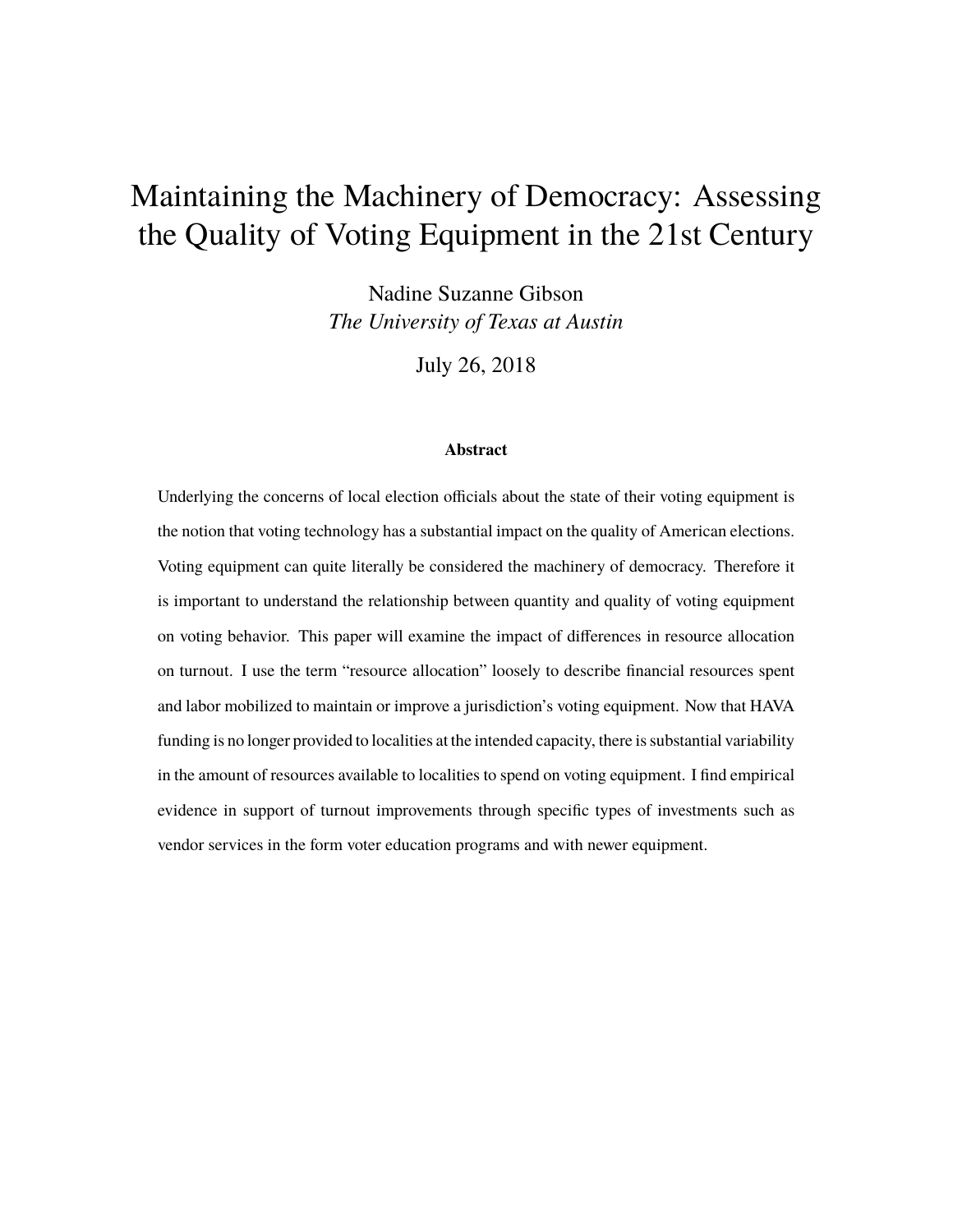# **1 Introduction**

Despite the obvious relevance of the election experience for subsequent democratic participation, the voting and elections literature has overwhelmingly focused on voting behavior rather than the actual act of voting itself. Since the controversial 2000 presidential election, there has been an increasing demand for information about improving the conduct of American elections. With only a decade-and-a-half of sustained attention by political scientists, our understanding of election administration has grown greatly. Most notably, research has focused on politically salient issues like turnout, residual vote rates, voter identification, and voter suppression. Although these issues are important and contemporaneous, persistent less visible problems plague the system and attract scant scholarly attention. It takes major election mishaps to garner attention to issues that have been of utmost concern to local election officials all along, such as creating foolproof ballots. It can be argued that crisis in 2000 could have been avoided if punch card voting machines allowed for longer and bigger ballots.

This study hopes to use datasets not fully leveraged to shed light on widespread persistent problems facing election administrators. What we know about these sorts of issues is for the most part anecdotal and descriptive. Some research has helped us better understand elements of election administration, but they are (by and large) from the perspective of the voter. The data used for this analysis is derived from county, municipal, and state contracts for the acquisition of voting equipment by election equipment vendors. This study will establish a relationship between turnout and resource allocated to elections. In particular, financial resources spent on voting equipment by county governments.

# **2 Election Administration in the 21st Century**

The decade of 2000-2010 saw unprecedented election reform (Montjoy 2010). One of the most substantial was the Help America Vote Act of 2002 (HAVA; P.L. 107-252). In a nutshell, "HAVA created the Election Assistance Commission (EAC), established a set of election administration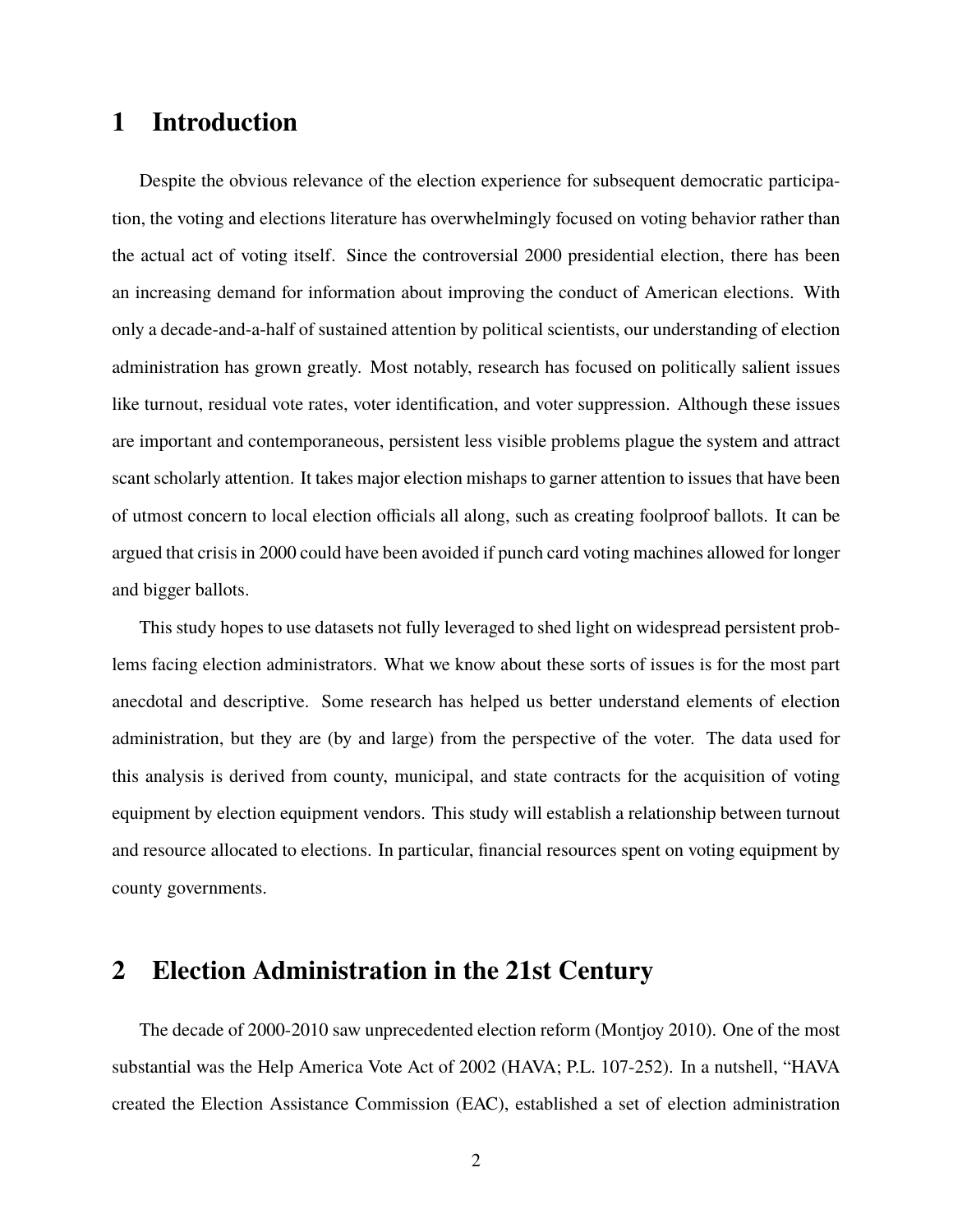requirements, and provided federal funding, but did not supplant state and local control over election administration" (*The Help America Vote Act and Election Administration* 2015). As a result, the election administrative system has become increasingly complex, leaving the burden on local election administrators to navigate and implement changes (Montjoy, 2008).

In a survey of local election officials, Kimball et al. (2013, p.567) report that election officials interpret their policy environment as administratively burdensome due to "an ongoing set of unfamiliar requirements that have made their life more difficult". Currently, election administrators feel increased pressure to find "quick-fixes" and act as problem-solvers. Many administrators find it difficult to keep up with financial and labor costs associated with the requirements set by HAVA. Recent research shows that there are many non-trivial additional costs (new ballot forms, additional hours worked, rental space, etc.) associated with upgrading voting equipment. Furthermore, these additional costs vary year to year based on market prices. These rising costs and decreasing budgets are of utmost concern in an era where administrators have to oversee elections where partisan suspicions are high. As a result, the administrators have become handicapped in their ability to provide high quality elections. Like a straw that breaks the camel's back, these less visible but persistent problems can become catastrophic.

Our current knowledge of how much localities spend on voting equipment is speculative and anecdotal. According to a national survey of local election officials themselves, voting technology is the most daunting issue in upcoming elections. The results of the 2013 Survey of US Local Election Officials (Ansolabehere, Shaw, and Stewart, 2013) show about one fourth of LEOs believe that voting technology is the area in most need of significant improvement or an upgrade. Without a sense of the costs of elections, it will become increasingly difficult for localities to take preventative measures before an Election Day catastrophe.

Underlying the concerns of local election officials about the state of their voting equipment is the notion that voting technology has a substantial impact on the quality of American elections. Voting equipment can quite literally be considered the machinery of democracy. Therefore it is important to understand the relationship between quantity and quality of voting equipment on voting behavior.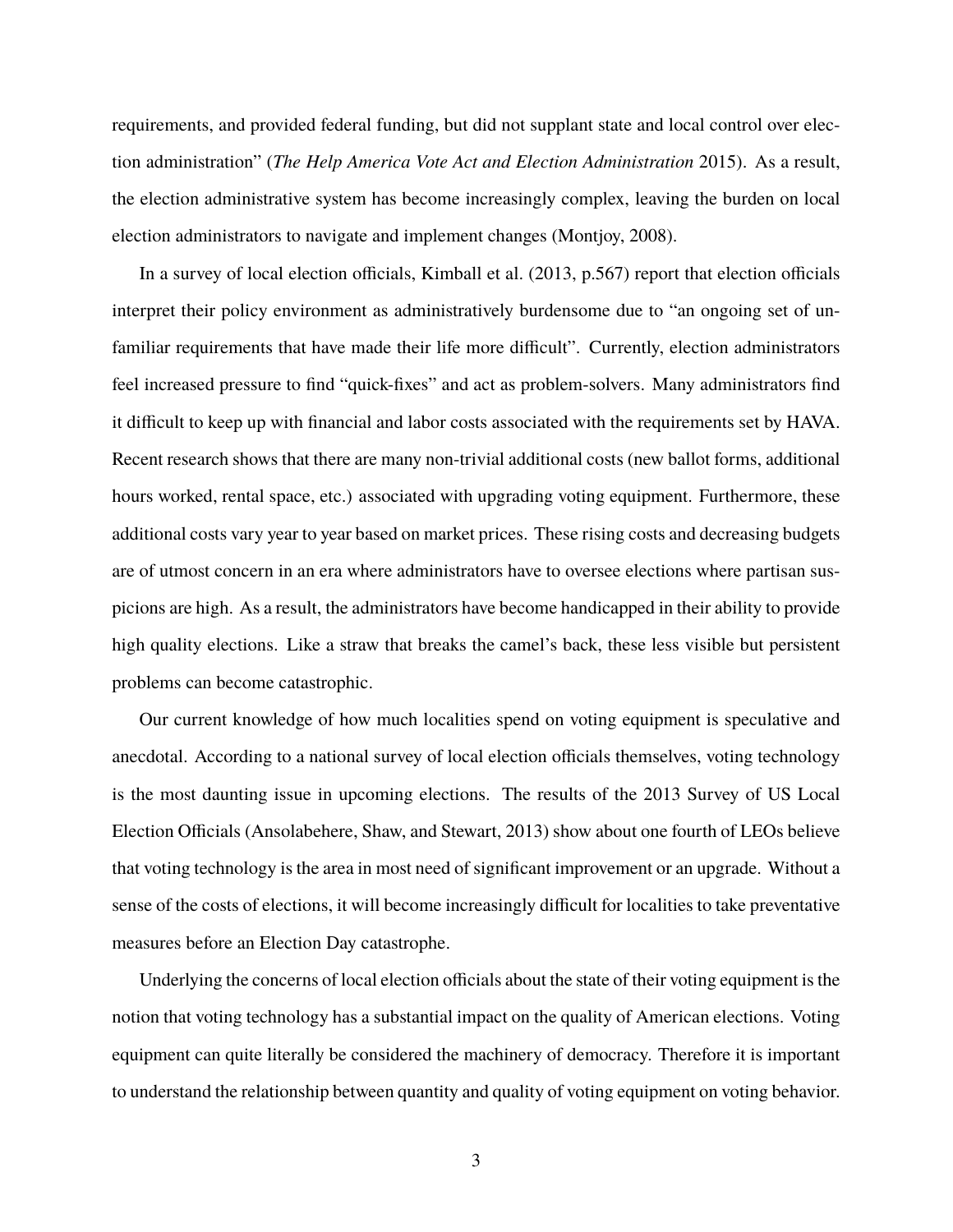This paper will examine the impact of differences in resource allocation on turnout. I will use the term "resource allocation" loosely to describe financial resources spent and labor mobilized to maintain or improve a jurisdiction's voting equipment. Now that HAVA funding is no longer provided to localities at the intended capacity, there is substantial variability in the amount of resources available to localities to spend on voting equipment. In other words, some localities are resorting to austerity while others are free to make necessary purchases on a regular basis.

### **3 Hypotheses**

Of most interest in this study is the degree to which county expenditures on voting equipment impact county-level turnout. Turnout is arguably the most important empirical metric for judging the health of democracy. As a starting point, it is reasonable to investigate the state of voting equipment in the United States as it relates to turnout.

*H1: Higher turnout rates will be associated with higher levels of resource expenditure on voting equipment.*

More specifically,

*H1a: Higher turnout rates will be associated with more dollars spent per registered voter. H1b: Higher turnout rates will be associated with the purchase of supplemental vendor services.*

To date, there are no published studies in any political science journal regarding the impact of vendors on any aspect of the electoral process. Election equipment in the United States is almost exclusively purchased from private-sector vendors. When a jurisdiction purchases voting equipment, they are actually purchasing the hardware and software along with a variety of services for the initial implementation and long-term service and support of the system. In other words, not only is voting equipment purchased, but so are services provided by the vendors to maintain the equipment. Unlike other industries, customers cannot "substitute away" from voting equipment when vendors increase their prices. Because voting equipment uses proprietary software, LEOs also cannot mix and match products from different companies. Therefore, firms with large product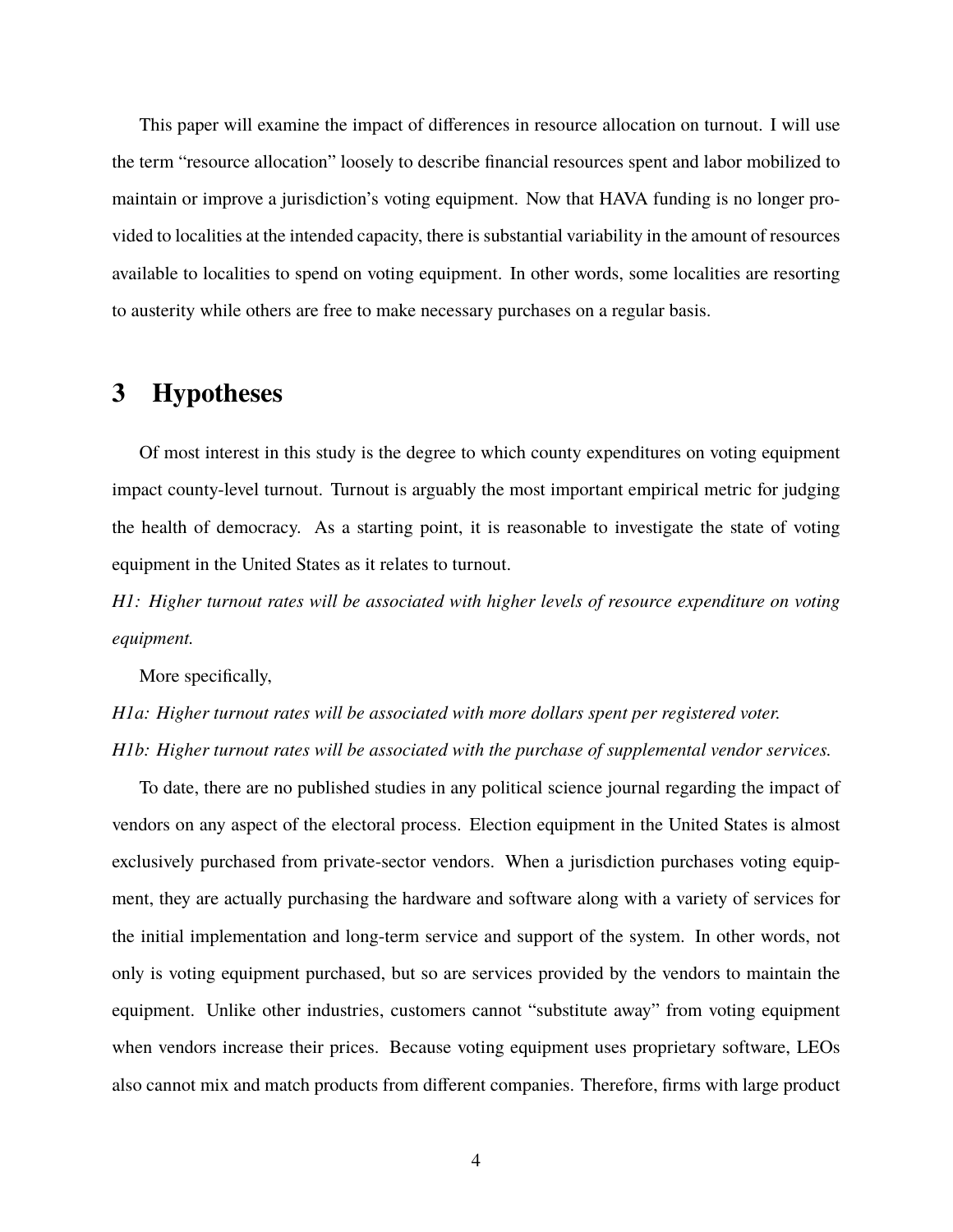catalogues are desirable.

In the 10 states used in this analysis, there are five main vendors<sup>1</sup>:

- 1. Hart Intercivic, Inc.("Hart")
- 2. Election Systems & Software, LLC.(ES&S)
- 3. Dominion Voting Systems, Inc. ("Dominion") <sup>2</sup>
- 4. Danaher Corporation
- 5. Unisyn

The implementation of HAVA was short sighted in that it forced states and localities to purchase higher quality equipment than they were predisposed to purchasing, but it created barriers for entry of new vendors through rigorous a certification process. The resulting voting technology industry is "dysfunctional" and "malformed" (Interview with Greg Miller). Choices in voting technology have dramatically decreased following HAVA. Given this, LEOs have not been able to purchase new equipment and/or make the necessary upgrades.

*H2: Lower turnout rates will be associated with older voting equipment.*

One of the main contributions of this proposed chapter is the incorporation of independent variables related to voting equipment quality. Unlike many other types of goods, computers are primarily subject to "technological depreciation" (Cho 2011). Physical depreciation, on the other hand, is a less prevalent reason for replacement of computers. The average working lifespan of computing equipment observed by Cho (2011) from 1989 to 1999 decreased from six to five years due to an acceleration in technological depreciation. The cost of maintaining legacy computers increases with age. If we equate the life-span of a voting machine to a typical computer, the voting machines purchased by states through HAVA funds in 2002-2006 are in need of replacement. Additionally, when machines are taken out of service for repairs, overall productivity is handicapped.

<sup>&</sup>lt;sup>1</sup>Some localities use regional value-added resellers.

<sup>&</sup>lt;sup>2</sup>Dominion Voting Systems purchased Premier Election Solutions, formerly Diebold Election Systems, Inc. and Sequoia Voting Systems, Inc. in 2010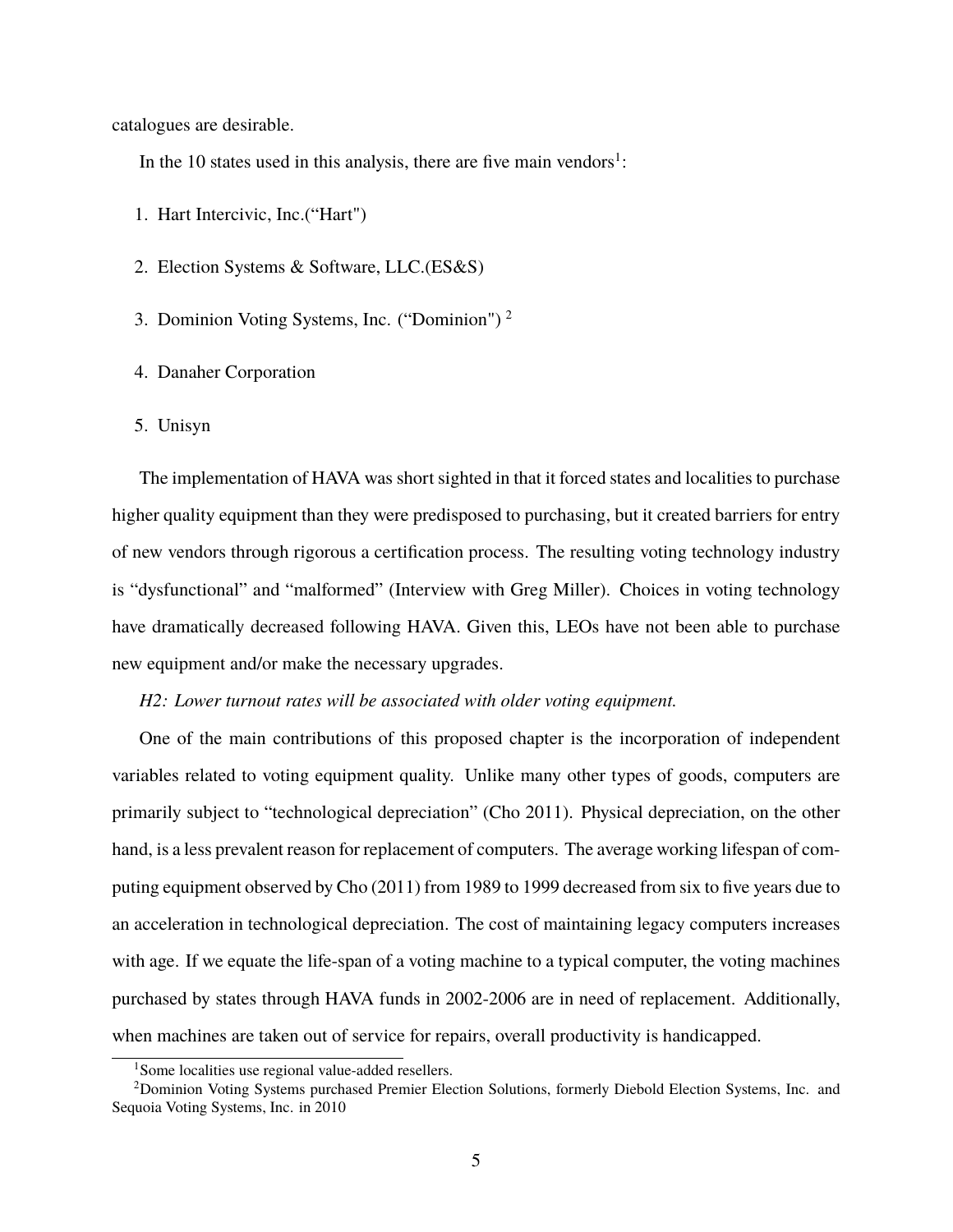# **4 Turnout in a Hyper-Federalized System**

Unlike other aspects of American politics, elections are inherently geographic. Article 1, Section 4, Clause 1 of the U.S. Constitution explicitly grants states the responsibility of running elections. This responsibility however has devolved to the local level. Consequentially, leaving many localities footing the bill of major election expenditures. This study is motivated by the relationship between election expenditures and the quality of elections in the eyes of the voters. In other words, can localities buy high quality elections?

As a result of elections being conducted by the states and more precisely the localities, there is not widespread uniformity in American electoral procedure. Theoretically, this lack of uniformity should lead to policy improvement because jurisdictions can act as laboratories of democracy. In reality, there is little sharing of empirical data and scientific research between jurisdictions. This makes sense when we consider that localities (often with little resources) are responsible for the vast majority of election conduct. Those primarily in charge of elections, local election officials, are faced with many institutional and budgetary restrictions with little concrete evidence for what will actually work the best.

Given the nature of the data, it is appropriate to use spatial methodology to generate inferential statistics. Due to the nature of federalism, where regional subunits of government jointly share authority with the national government, location in the United States determines a great deal about the manner in which citizens are represented. This is consistent with the Madisonian conception of American popular sovereignty in that power is distributed throughout the system. Moreover, Ewald (2009, p.97) argues, "uniformity is actually not a central value of American elections". Even during the Founding, the notion of a decentralized election system was not a controversial topic. Given this, it would be naive to consider measures gauging electoral participation, such as turnout, as taking on uniform values across the country.

The traditional way of calculating turnout is by dividing the total number of voters by the voting age population (Burden and Neiheisel 2013). For the purposes of this study, turnout is calculated by dividing the total number of voters registered on Election Day. Since this study is primarily focused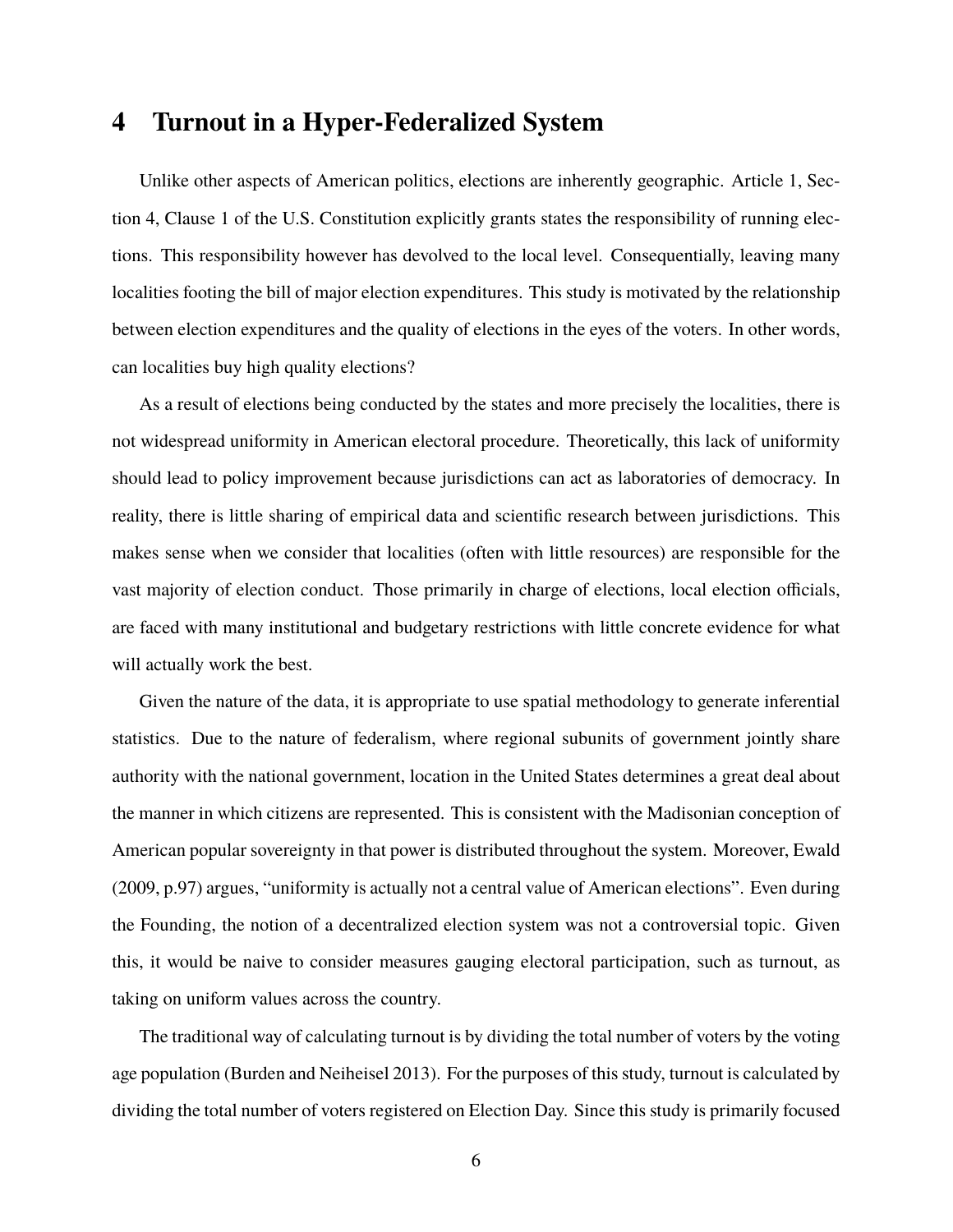on measuring the impact of election administration variables on facilitating voters in casting their ballots, it is not necessary to include those who are not eligible to vote or do not wish to participate.<sup>3</sup>

We should expect to find "neighborhood effects" in county-level turnout for two reasons in particular:

- 1. Not all electoral districts are nested within county boundaries.
- 2. County boundaries were not constructed (nor redefined) to accommodate socio-political communities.

As an example of this phenomenon, Figure 1 is a map of the City of Austin, TX. Highly competitive races for Austin city government will drive turnout not only in Travis County (which contains the majority of the city), but also in Bastrop, Hayes, and Williamson counties (which also contain a some of the city). As a result, this scenario would lead to a clustering pattern in turnout across the spatial units,  $y_{Travis}$  and  $y_{Williamson}$ .

[Insert Figure 1 here]

#### **4.1 Spatial Autocorrelation**

In political science research, especially research involving elections, there is important geographic variation. With more attention being paid to election administration since the 2000 election, there is an increasing need for political scientists to be aware of how to account for geographic dependencies in the regression analysis. Controlling for spatial autocorrelation is also common practice in quantitative geographic, medical, and demographic research.<sup>4</sup>

The term spatial refers to "how areal units are arranged on a planar map" (Griffith 1987, p. 10). Autocorrelation occurs when the ordering of observations produces a relationship between pairs of

<sup>&</sup>lt;sup>3</sup>Since voters must be registered well in advance of Election Day, the exact number of registered voters known on Election Day.

<sup>4</sup>Concerns over spatial autocorrelation is particularly evident in research on communicable diseases in medical statistics.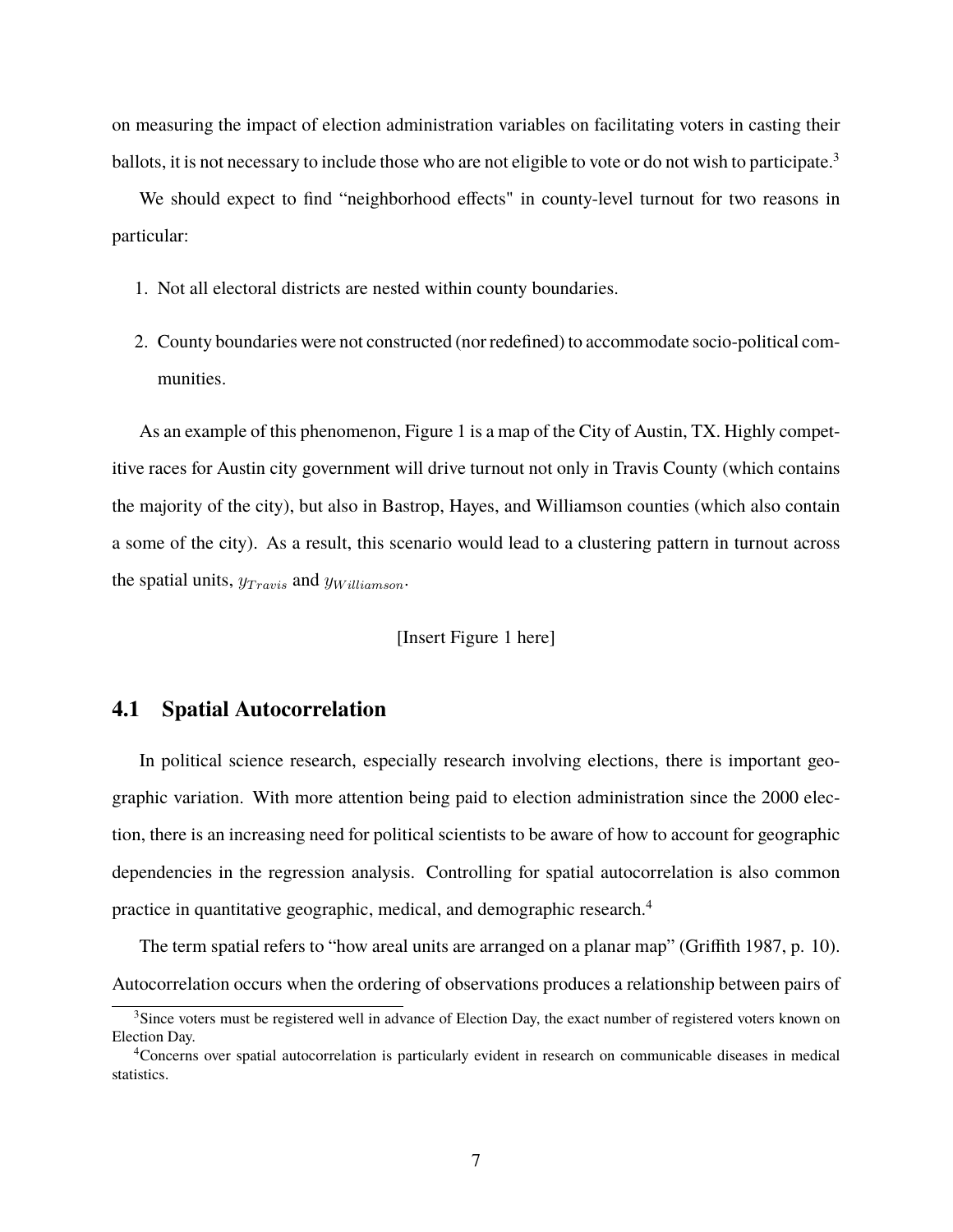individual observations. Formally, autocorrelation means

$$
h_i = f(h_j), i \neq j \tag{1}
$$

where an individual observation  $h_i$  is a function of other observations.

There are two types of spatial autocorrelation that researchers should investigate when using spatial data. The first type of spatial autocorrelation is in the dependent variable. The second type is in the regression error term. Substantively, the difference between these two types of spatial autocorrelation relates to the functional form of the spatial processes (Griffith 1987).

When spatial autocorrelation is observed in the dependent variable, it is because the data is organized in such a way that observations' placement and proximity to one another are non-random. Equation 2 presents the functional form of autocorrelation in the dependent variable,

$$
y_i = f(y_1, y_2, ... y_n), i \notin N
$$
  

$$
N = \{1, 2, ..., n\}
$$
 (2)

where  $y_i$  is a function of the values of other observations of the random variable Y at other locations,  $y_1, y_2, \ldots, y_n$ . When this is the case, there is clustering of similar (positive spatial autocorrelation) or dissimilar (negative spatial autocorrelation) observations.

Odland (1988, p. 53) defines spatial autocorrelation in the error term as instances where "the error at each location depends on the errors at other locations". This generally occurs when the spatial process generating autocorrelation is caused by some unobserved variable. Consider the linear regression model in Equation 3 where  $\epsilon_i$  is correlated with  $\epsilon_j$  and  $i \neq j$ .

$$
y_i = \alpha + \beta x_i + \epsilon_i \tag{3}
$$

When the errors in one point in space, *i*, are dependent on another location, *j*, the errors of the regression model are no longer independent. The model in Equation 3 would then be in violation of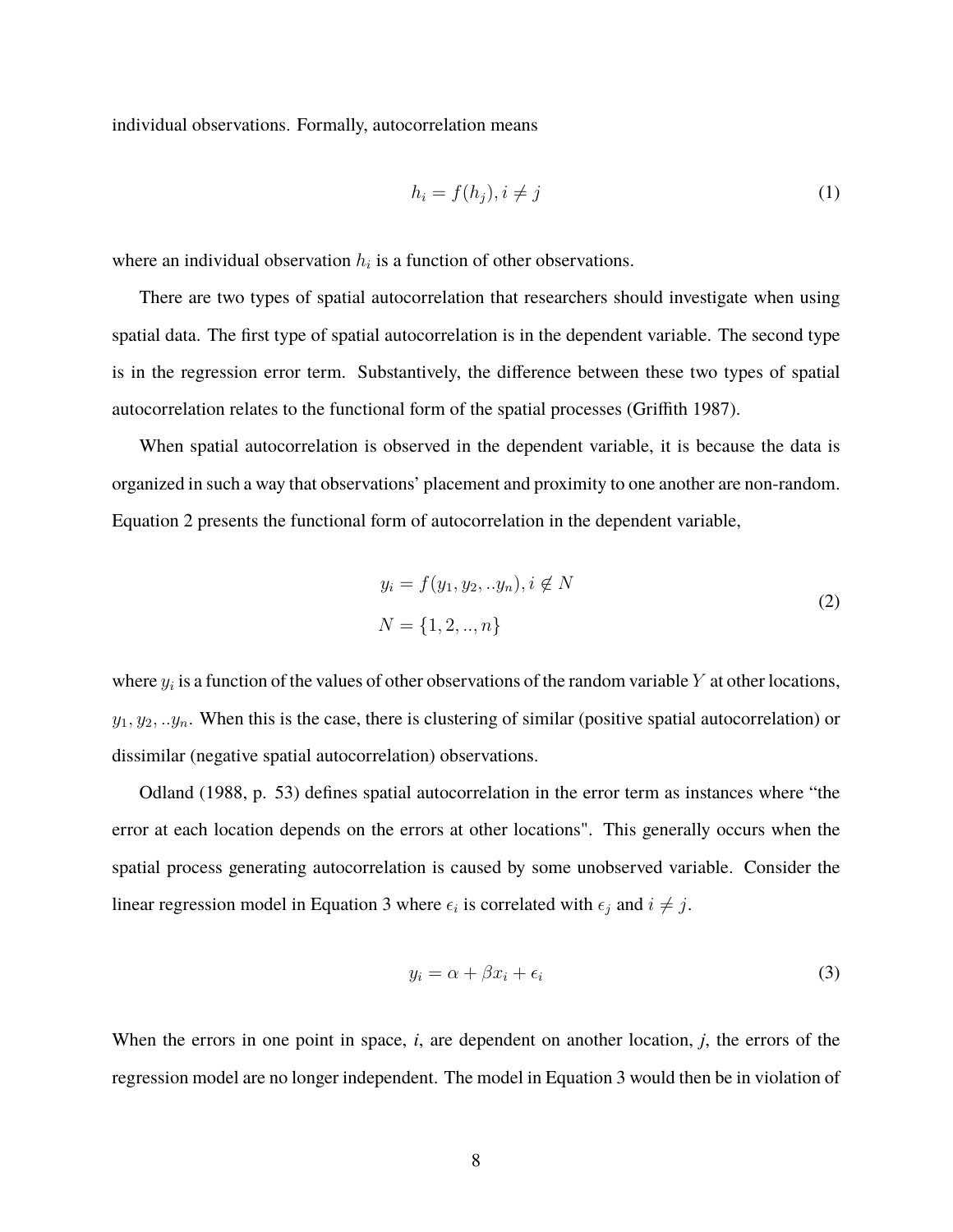the Guass-Markov Theorem condition of non-autocorrelation, indicating that OLS is a suboptimal estimator relative to the models outlined in the next section of this report.

A statistically significant result would imply that we can reject the null of randomness and independence of observations. It would then be appropriate to consider the dependent variable as being systematically organized across space. In other words, the pattern in the dependent variable observed is unlikely to have occurred if it was truly randomly distributed across space. Global spatial statistics estimate the degree to which the dataset is spatially organized in clusters of likevalues. The most common statistic for testing spatial autocorrelation in continuous data is Moran's *I* . 5

#### **4.2 Moran's** *I*

Moran's *I* is a correlation coefficient between observations which are nearest neighbors (Moran 1950). Moran's *I* is asymptotically normal with an expected value of  $-\frac{1}{(n-1)}$  under the null hypothesis of independently distributed observations (Griffith 1988; Cliff and Ord 1981; Moran 1950; Moran 1948). The theoretical sampling distribution can then be used to generate a confidence interval and a Z-statistic to test whether it is appropriate to reject the null hypothesis of independence of observations. Statistical significance of Moran's *I* can also be determined through non-parametric means. Exact p-values of Moran's *I* can be obtained from a random permutation test with a permutation distribution composed of n! Moran's *I* statistics.<sup>6</sup>

Table 1 presents the results of a two-sided Moran's *I* test. The weights matrix uses queen contiguity which is when the weighting scheme includes all neighbors sharing at least one border and all neighbors sharing at least one vertex.<sup>7</sup> The results indicate that there is indeed spatial autocorrelation present in the data. The results are nearly identical across approaches. The positive statistics across Moran's *I* specifications and deviation from the expected value indicate that there

<sup>5</sup> It should be noted that Moran's *I* is one of many statistics measuring spatial dependency.

<sup>6</sup>Due to large number of permutations necessary for most geographic analyses, it is prudent to use a Monte Carlo approach to approximating the permutation distribution (Anselin 2009).

 $7$ This is in contrast to Rook contiguity where only neighbors sharing borders are included in the weighting scheme.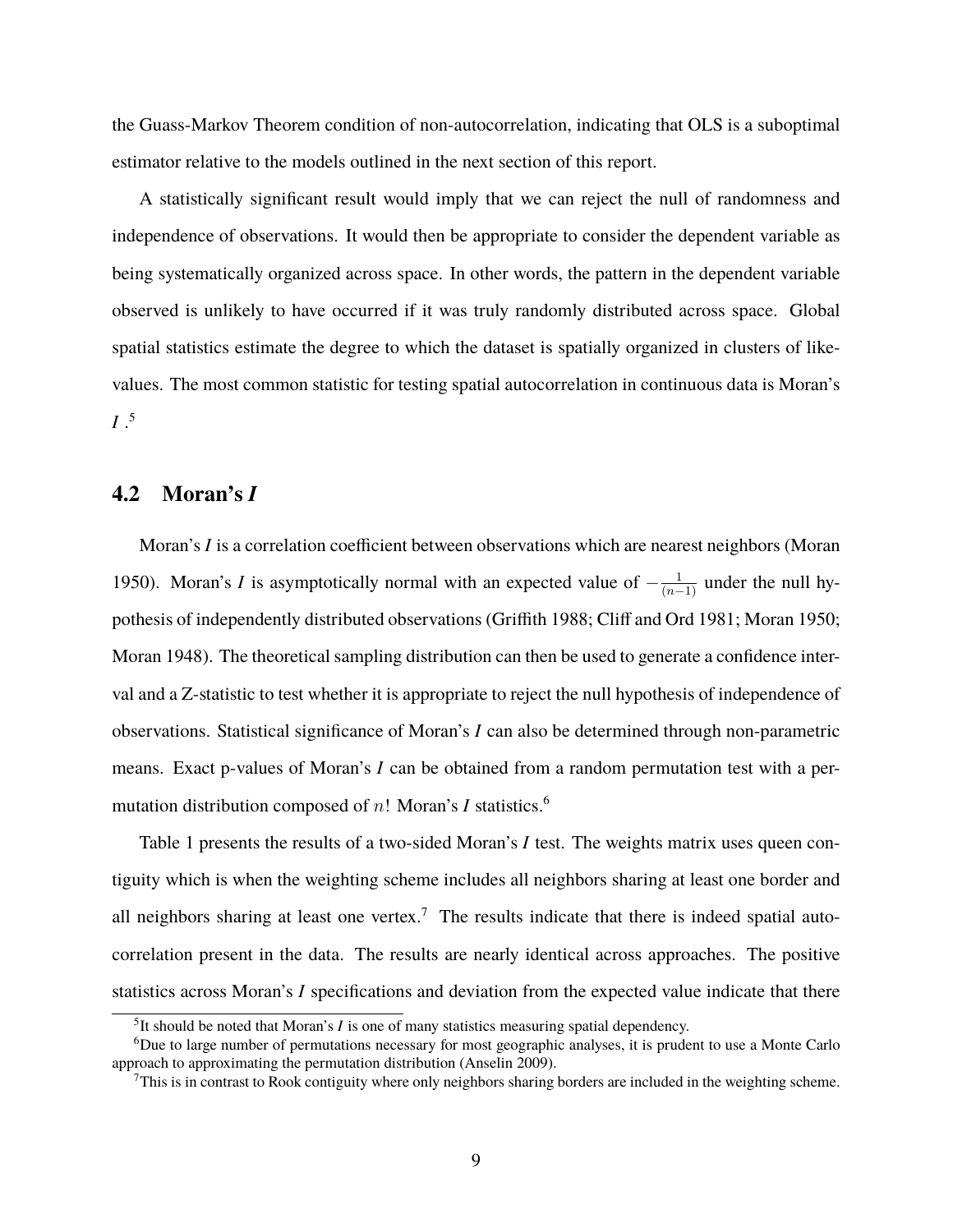are instances of clustering of *high-high* and *low-low* values among neighboring units. The Lagrange multiplier (LM) test presented in following section will determine the appropriate spatial autoregressive regression model to use on the data.

[Insert Table 1 here]

### **4.3 Lagrange Multiplier Test for Spatial Dependence**

When determining the appropriate model to use for analysis, Anselin et al. (1996) suggest using the LM test for spatial dependence. The LM test is used for testing hypotheses about parameters in the likelihood framework. More precisely, the LM test tests the hypothesis of a simpler model by maximizing the log likelihood subject to restrictions. When the LM statistic is large, the null hypothesis of a simpler model should be rejected. Compared to the Wald test and the Likelihoodratio test, the LM test is the least stringent and most appropriate for testing model specifications (Engle 1980).

Anselin et al. (1996) note that the is no theoretical basis for the assumption of  $W_1 \neq W_2$  in applied research. Since there is no substantial reason for this assumption in terms of this analysis, the LM statistic used for hypothesis testing will be simplified such that  $W_1 = W_2 = W$ . <sup>8</sup>

Model selection in this paper will rely on two LM tests presented in Anselin et al. (1996). Equation 4 tests the hypothesis of a spatial lag ( $H_o$ :  $\rho = 0$ ) in the presence of spatial disturbances. Equation 5 tests the hypothesis of spatial disturbances ( $H_o$ :  $\lambda = 0$ ) in the presence of a spatial lag.

$$
LM_{\rho} = \frac{\left[\frac{\tilde{\mu}'Wy}{\tilde{\sigma}^2} - \frac{\tilde{\mu}'W\tilde{\mu}}{\tilde{\sigma}^2}\right]^2}{N\tilde{J}_{\rho\cdot\beta} - T}
$$
\n(4)

$$
LM_{\lambda} = \frac{\left[\frac{\tilde{\mu}'W\tilde{\mu}}{\tilde{\sigma}^2} - T(N\tilde{J}_{\rho\cdot\beta})^{-1}\frac{\tilde{\mu}'W\tilde{\mu}}{\tilde{\sigma}^2}\right]^2}{T[1 - T(N\tilde{J}_{\rho\cdot\beta})]^{-1}}
$$
(5)

Both tests allow for the parameter not of interest to be unrestricted.<sup>9</sup>

<sup>&</sup>lt;sup>8</sup>The only caveat to making this simplification is that the null of simultaneously testing for  $\rho$  and  $\lambda$  (the general spatial process regression model) cannot be tested using the LM test due to identification issues (Anselin et al. 1996).

<sup>&</sup>lt;sup>9</sup>In practice, there is a two-step procedure for implementing LM tests for spatial dependence. Depending on the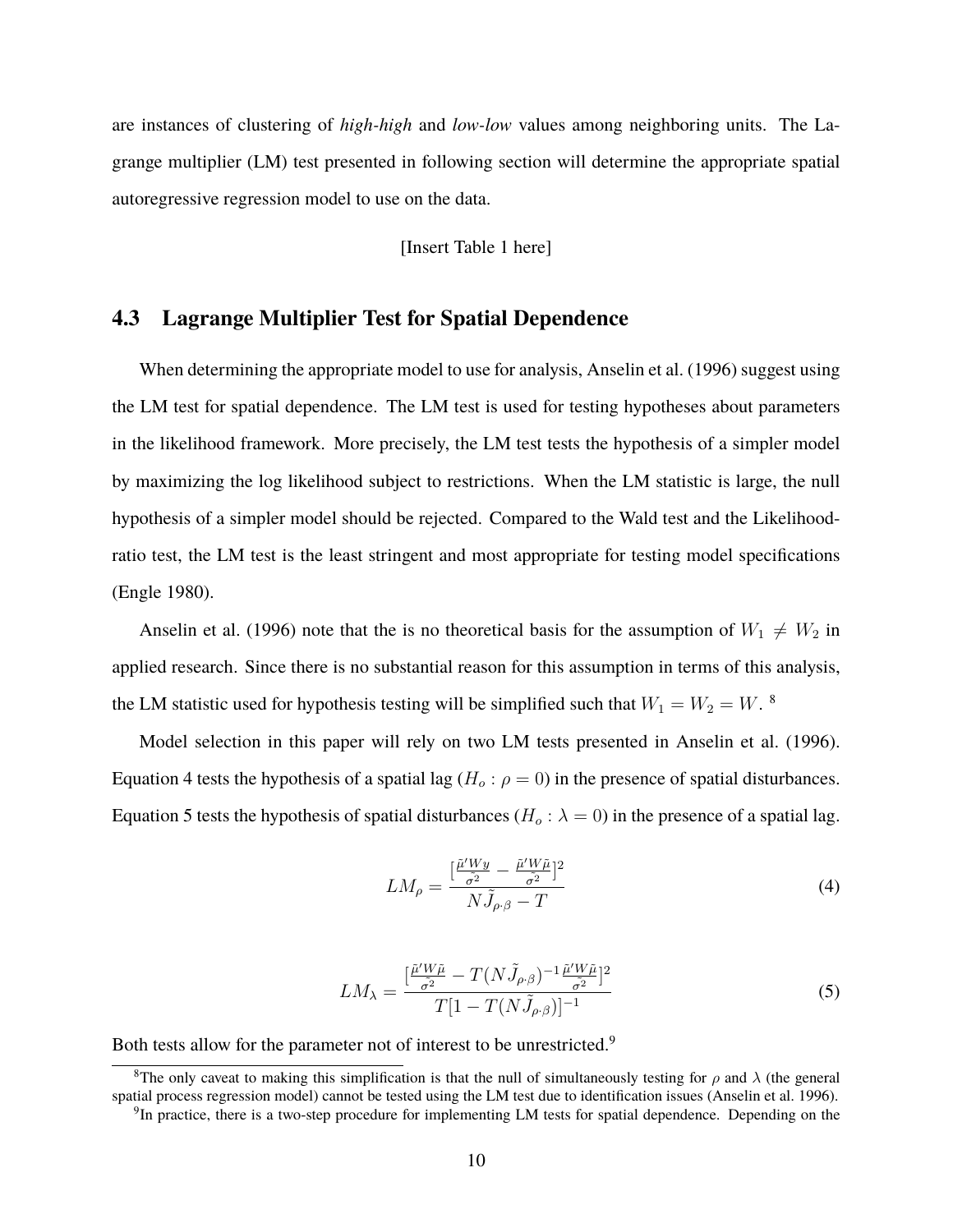#### **4.4 Spatial Autoregressive Error Regression Model (SAER)**

When the regression error in one location is dependent on the error in another location, it is necessary to use the spatial autoregressive error regression (SAER) model. In the SAER model, the autocorrelated error term,  $\mu$  is a function of the autocorrelation parameter,  $\lambda$ , a matrix of spatial weights for paired observations, **W**, the autocorrelated error term of another observation, and an identically and independently distributed error term,  $\epsilon$  (Odland 1988).

$$
Y = X\beta + \mu
$$
  
\n
$$
\mu = \lambda W\mu + \epsilon
$$
\n(6)

with

$$
\epsilon \sim N(0, \sigma_{\epsilon}^2 I^2) -1 < \lambda < 1
$$
 (7)

To find a consistent estimate for  $\beta$  it is necessary to use spatially weighted least squares (sometimes referred to as spatial Cochrane-Orcutt) to estimate  $\lambda$  (Anselin and Rey 2014).

### **5 Data and Variables**

The focus of this analysis is the examination of the impact of the cost of voting equipment as well as the impact of purchasing vendor services on turnout and the Election Day experience. When localities purchase vendor services, it is for the most part optional. These services are purchased with the intent to improve efficiency and accuracy in conducting elections. There is, however, no academic research on whether these services are actually producing better high quality elections.

results of the typical LM for spatial autocorrelation in the dependent variable or the error term, it may be necessary to use a more robust LM test. The results of the robust LM test should identify whether the spatial process generating autocorrelation is in the dependent variable or the error term. The robust LM test for spatial dependence can be implemented in R using the package "spdep".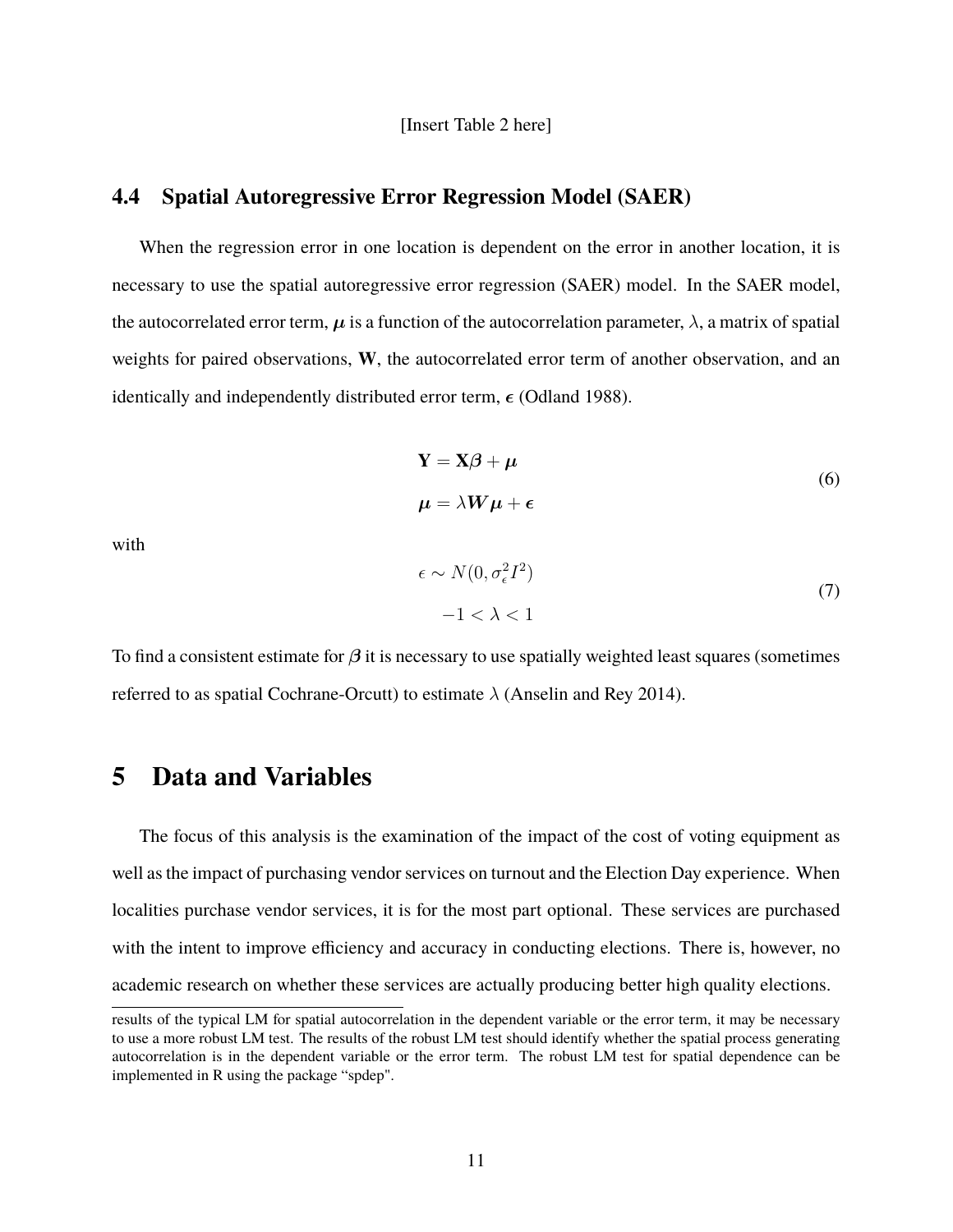Funds from the MEDSL were used to construct a unique dataset was created to measure the cost of voting equipment using data from state and county-level contracts for the acquisition of voting equipment. The states included in this analysis are California, Delaware, Illinois, Nebraska, New Mexico, Nevada, Rhode Island, Texas, Utah, and Vermont. Future iterations of this study will include a more representative sample of states (or a sample of counties within a representative sample of states).

Open records requests to state and local election officials served as the basis of this new dataset. An open records request, also known colloquially as a Freedom of Information Act (FOIA) request, is the process by which a citizen may ask to obtain a copy or inspect documents that are considered to be public information, but are not made publicly available.<sup>10</sup> Municipal contracts are considered public information (the bidding process, however, is not). County and municipal level contracts for the acquisition of voting equipment will provide data on:

- 1. Cost per voting equipment unit
- 2. Geographic variability in cost
- 3. Number of units currently in use
- 4. Services subcontracted to vendors

Variables that can be derived from these contracts include age of voting equipment, number of units per registered voter, and dollars spent per registered voter on voting equipment.

Data collected from the contracts, was then merged with turnout data from the chief election officer of each state, the Verified Voting Foundation, Inc., U.S. Election Assistance Commission, and demographic data from the United States Census Bureau. This is possible through the inclusion of geodesic place codes like Federal Information Processing Standards (FIPS) code.

 $10$ Although both terms are identical in terms of the type of request, the Freedom of Information Act is a federal law. Governmental transparency laws are referred to by different names depending on the state. For example, in Texas the Texas Public Information Act governs open records requests made to the state and local governments.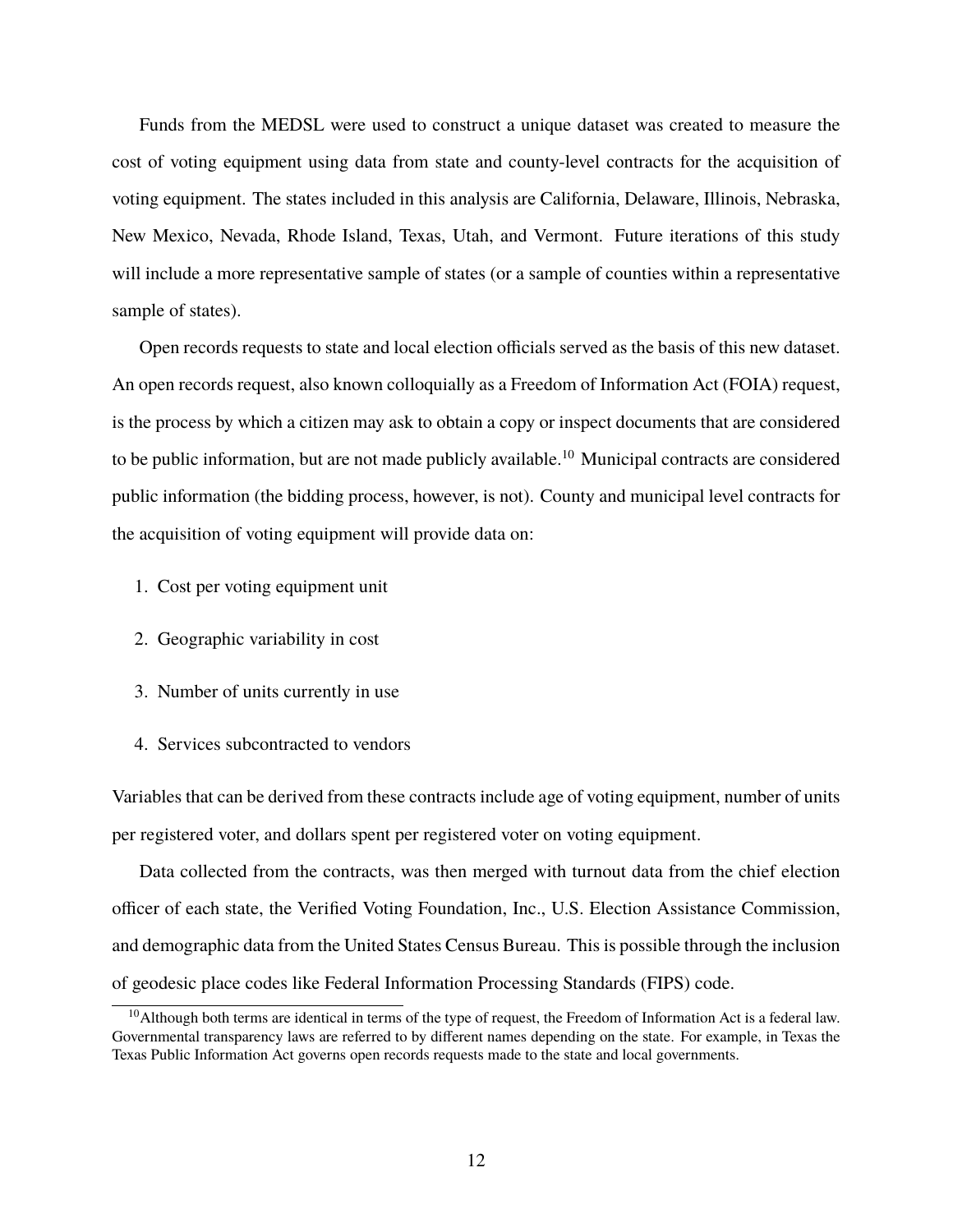### **5.1 Independent Variables**

*Investment in voting equipment per registered voter*. Voting equipment is considered any piece of hardware used to facilitate the counting and casting of ballots.<sup>11</sup> The total investment in voting equipment is the dollar amount spent on the hardware of most current system of voting equipment in use in 2016 purchased by counties from voting equipment vendors.

Regardless of whether the state or county is responsible for the acquisition of voting equipment, there are unobserved state-level variables that determine expenditures (i.e. regional vendor market, tax revenue structure, state laws and guidelines). The within-between approach to regression is a hybrid of the traditional fixed and random-effects estimators. The within-between approach is sometimes referred to as the "Mundlak approach" or the "hybrid fixed-effects model". In this specification, the coefficient estimates of the state-level means and the county-level deviations (from the state mean) are uncorrelated (Dieleman and Templin 2014.

> $y_{jn} = \beta_1(x_{ij} - \bar{x}_j) + \beta_2 x_j + \omega_{jn}$ where,  $\omega_{in} = \mu_i + \epsilon_{in}$

*Vendor Services*. Depending on the vendor, counties may elect to purchase additional election services to facilitate the planning and conduct of elections. Across most vendors, services for training, Election Day support, ballot production, and project management, are available for purchase.

*Training*. As part of equipment acquisition agreements, vendors offer courses for local election officials and poll workers on how to use the equipment. In general, these courses are in-person with hourly rates.

 $11$ Software was not included in the calculation of investment in voting equipment due to the disparities in licensing agreements across vendors. For instance, some vendors offer perpetual licenses, while others may only provide annual licenses. In addition, in the FOIA request made to counties for voting equipment contracts did not make an explicit request to obtain copies of contracts for software licenses. For many counties, this additional request would have complicated the data gathering task substantially.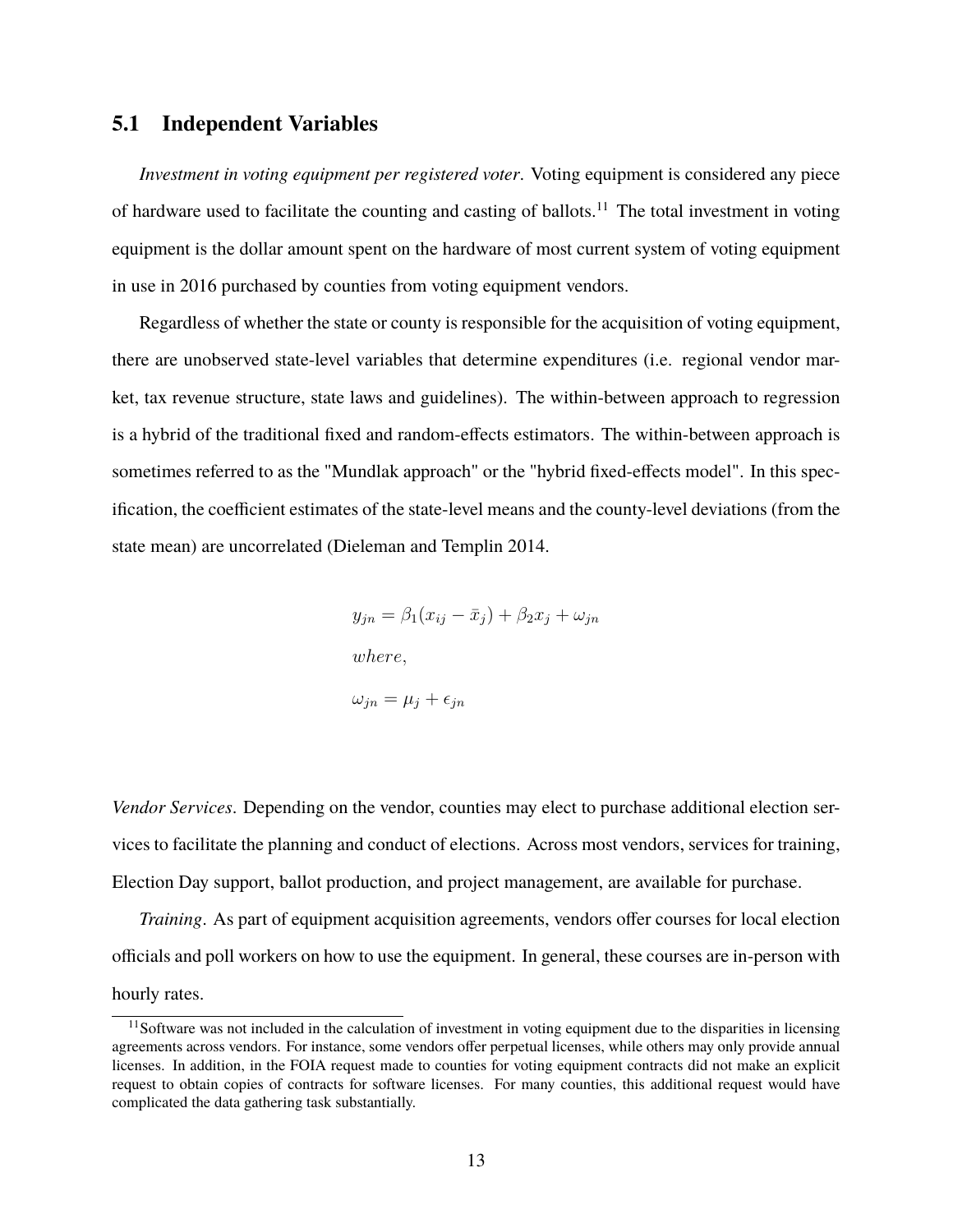*Voter Outreach*. Localities may purchase vendor created materials aimed at increasing the public's understanding of how to use voting equipment. Examples of materials are posters with instructions, social media campaigns, pocket guides, among others.

*Project Management*. When localities are unable to independently run elections in their jurisdiction, vendors offer services to help plan and conduct elections on behalf of jurisdictions.

*Election Support*. In order to make sure that equipment related issues are kept at a minimum and solved in a timely manner, jurisdictions may choose to purchase easily accessible mechanical and technological support directly from the vendor. Usually the time-frame of this type of support is Election Day.

*Mode of counting and casting of ballots*. There are five possible manners in which ballots may be cast and counted in the United States:

- 1. Direct-recording electronic voting machine (DRE)
- 2. Paper-based system using Optical Scanners
- 3. Both DRE and paper-based systems made available to voters (Mixed)
- 4. Hand-counted paper ballots
- 5. Vote-by-Mail

The model includes a sole dummy variable labeled "DRE Only" to indicate counties using DRE only systems. In this voting system configuration, both voters with disabilities and voters without disabilities use the same device. The choice to include only one indicator in the model is due to identification issues with state-level variables in voting equipment.<sup>12</sup>

*Age of voting system*. The age of a voting system is determined from the date on the first county contract for the acquisition of voting equipment of the model currently in use in 2016. For coding purposes, the start of a voting system's lifespan would commence following the first June (the start of the annual election cycle) the county was in possession of the equipment. For instance, if a

 $12$ The vendor Hart does not offer a paper-based system with ADA compliant ballot marking devices.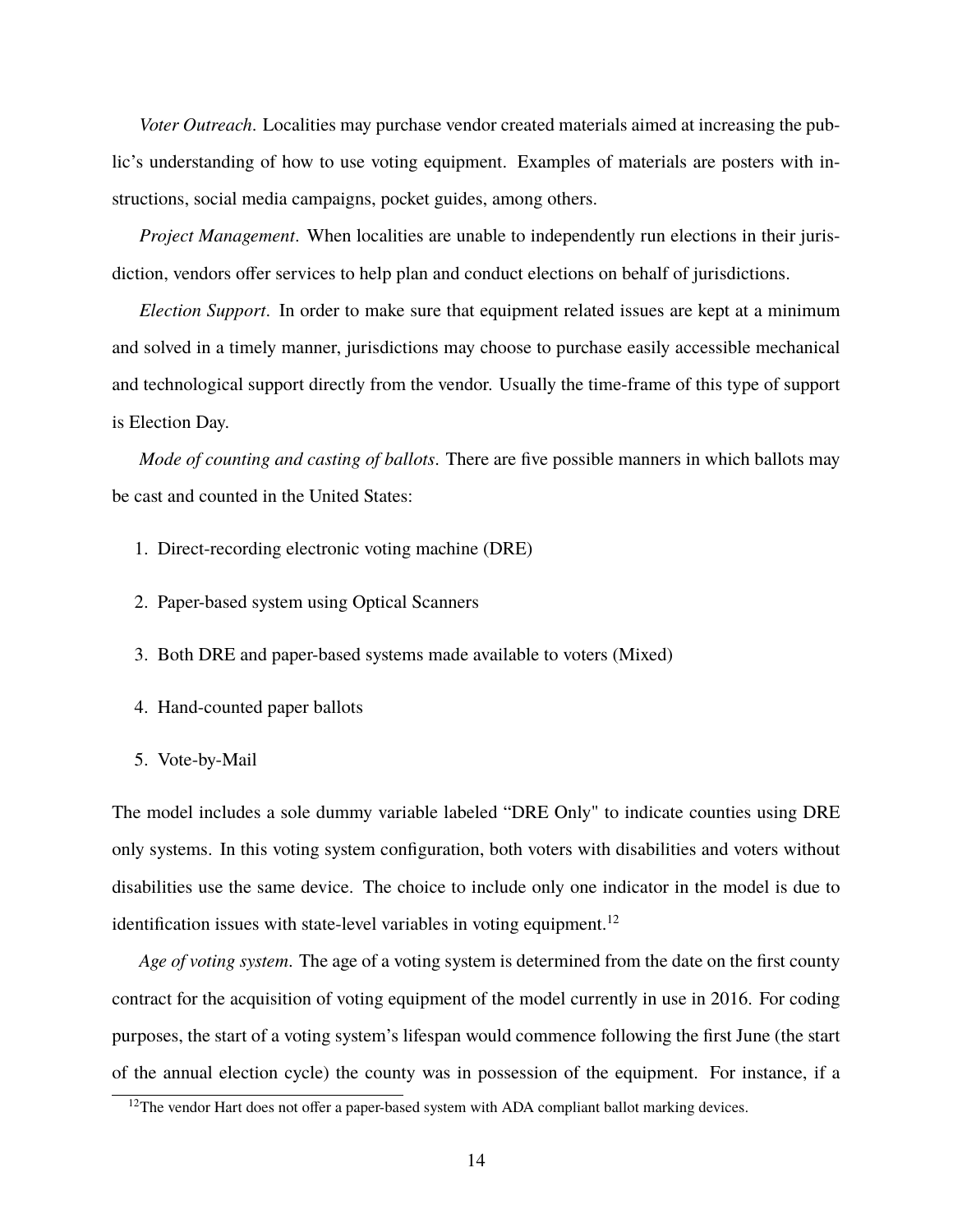county purchased equipment in September of 2006, then the equipment was coded as nine years old in 2016. It should be noted that many counties made subsequent minor purchases to supplement and replace devices to meet state and federal guidelines.

*Average number of machines per registered voter*.The total number of voting machines is the sum of either all DRE machines or Ballot Marking Devices depending on the county's chosen mode of ADA compliance.<sup>13</sup> The total number of voting machines was provided by the U.S. Assistance Commission's 2016 Election Administration and Voting Survey. The number of machines is divided by the number of registered voters as a manner of standardization across counties.

*Average number of machines per precinct*. The total number of machines is then divided by the total number of precincts in each county. The building block of all electoral districts is the precinct. In every precinct, all voters receive the same ballot. Alternatively, all voters in a precinct vote for all the same offices. This number is an approximation of the number of machines the average voter will see in the polling place. The number of machines is divided by the number of precincts in each county.

*Demographic variables*. In addition to variables measuring elections, demographic controls are included in the model. County level demographic values was obtained from the 2016 American Community Survey 5-year estimates data compiled by the United States Census Bureau.

## **6 Results**

#### **6.1 Descriptive Data Analysis**

Table 3 presents the state averages of county-level variables related to the acquisition and investment in voting equipment. The statistics which are unique to this study are the average equipment investment per registered voter and the average price per voting equipment unit. Both statistics illustrate the high cost of acquiring and maintaining voting equipment in the United States.

What is most notable about these results is the high cost of voting equipment. This statistic is

<sup>&</sup>lt;sup>13</sup>HAVA requires all counties to have ADA compliant voting equipment available to voters with disabilities.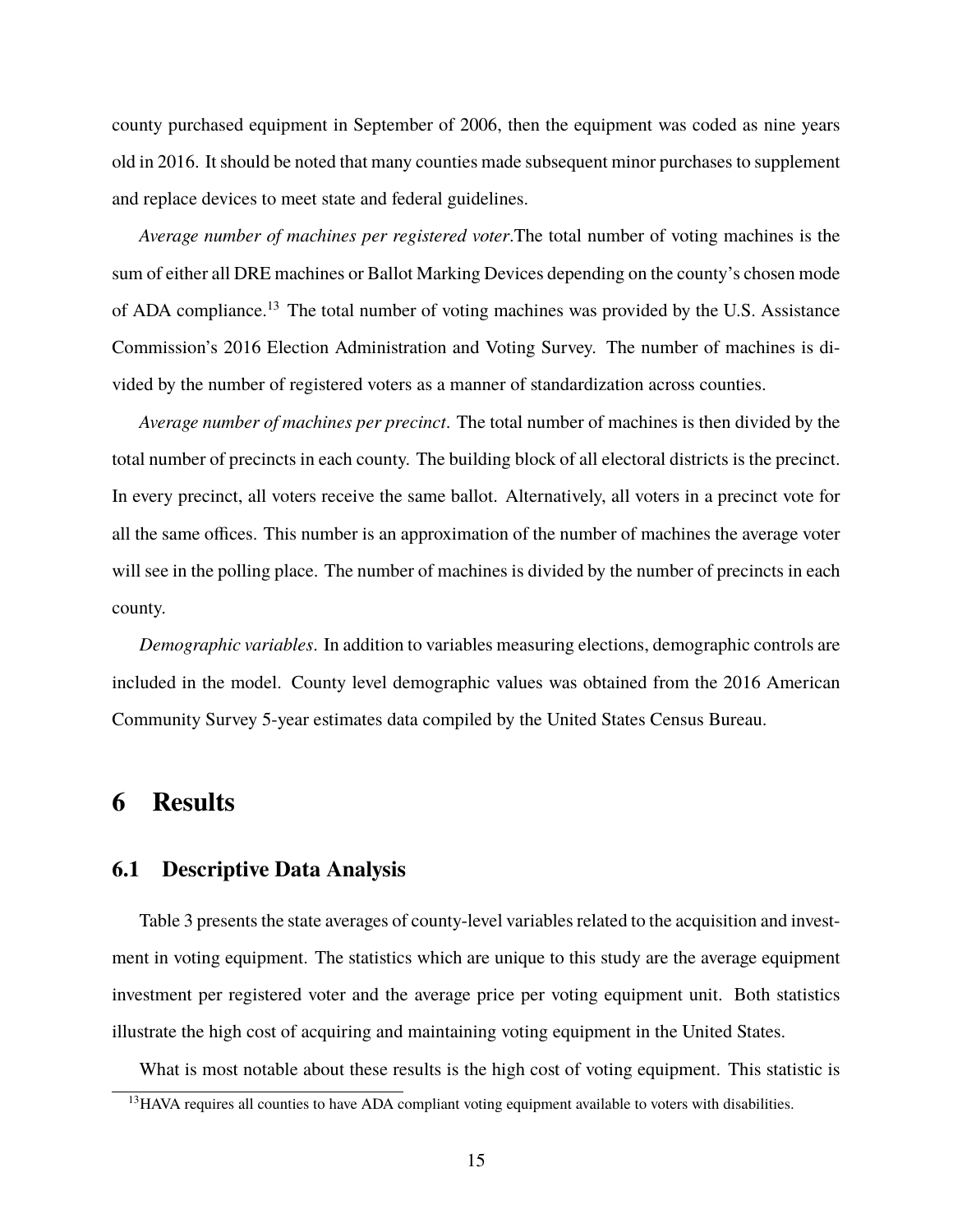calculated by dividing the total investment in voting equipment by the number of units used in the 2016 election as reported in the EAVS 2016 survey.

[Insert Table 3 here]

#### **6.2 Spatial Regression Analysis**

The model in the first column of Table 4 presents the results of spatially autocorrelated error model with county investment in voting equipment per registered voter expressed as the raw value. In contrast, a within-between specification for investment in voting equipment per registered voter is used estimate both state-level and county-level effects in the second column. Despite the different specifications of county investment in voting equipment per registered voter, there is no statistical evidence in support of the central hypothesis.

#### [Insert Table 4 here]

On the other hand, the coefficient for "Age of System" is negative and statistically significant in both model specifications. As hypothesized (H2), older systems are associated with lower the turnout. The coefficient estimate of the variable "State Contract" is negative and statistically significant across both models. This suggests that the hyper-federalized state election systems promote turnout all else being equal.

Among the possible election services offered by vendors, the coefficient for voter outreach/education programs is positive statistically significant. Counties are able to increase turnout by a substantial amount by purchasing materials aimed at educating the public in the mechanics of properly casting a ballot. In the model with the standard specification, the coefficient for "Project Management" is negative and statistically significant.

#### **6.3 Individual State Analyses**

In this study's current iteration, there are two states which have been fully coded as well as contain a sufficient number of counties to run individual state-wide multivariate regression analysis.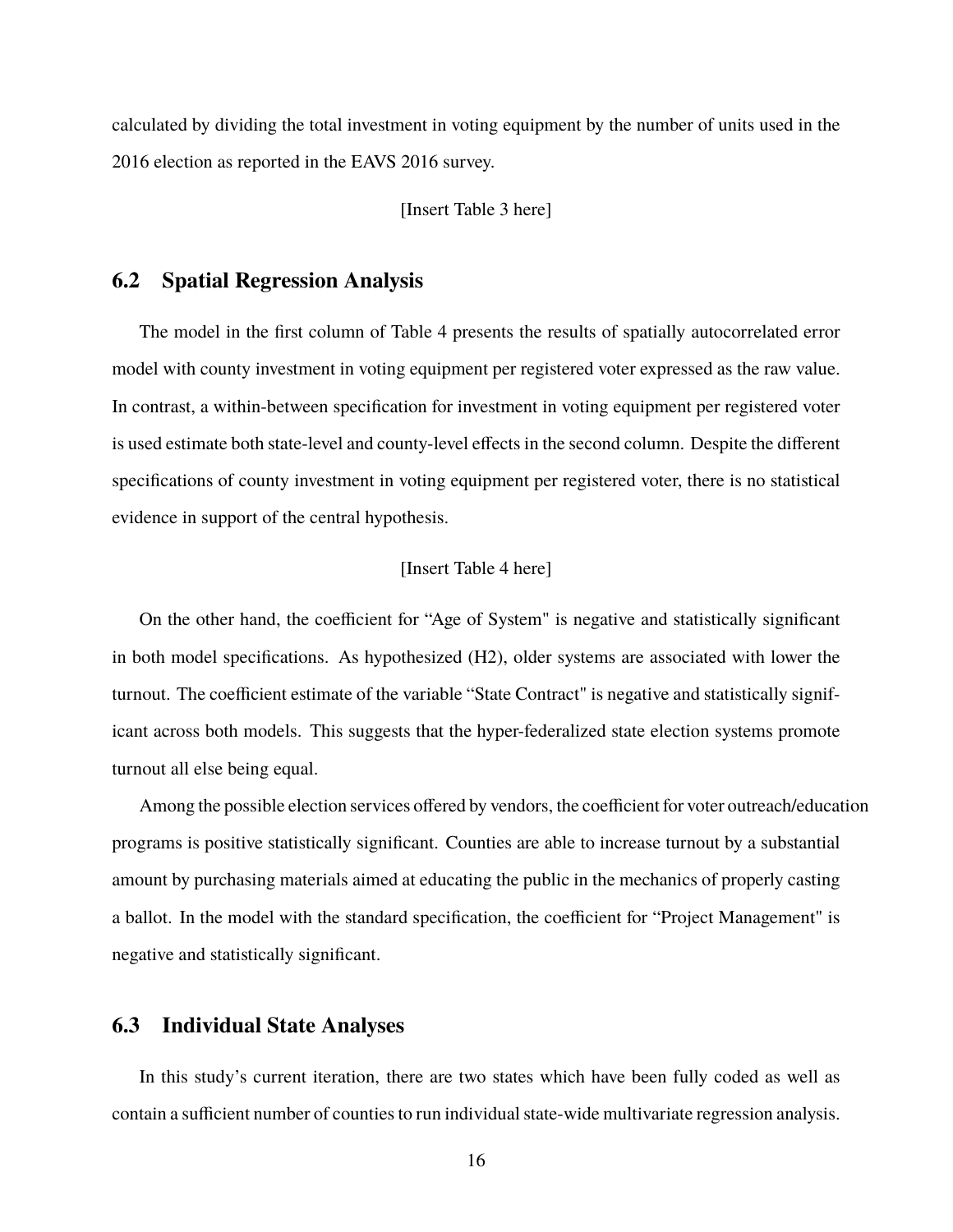Table 5 presents the results of spatially autocorrelated error regression models for Texas (n=245) and Nebraska (n=92). There is one important difference between the states' manner of acquiring voting equipment. Texas devolves the responsibility of purchasing voting equipment to the counties, while the Secretary of State of Nebraska as responsible for acquiring voting equipment. As a result, the models are specified slightly different. Due to the lack of variation across counties in Nebraska in services purchased, vendor, age of equipment, and type of equipment, those variables were omitted from the model. In contrast, Texas exhibits a fair bit of variability as counties had little uniformity requirements imposed by the state.

#### [Insert Table 5 here]

The results of both models is supportive of the central hypothesis of higher levels of investment in voting equipment is associated with higher levels of turnout. In the regression on turnout in Texas, the coefficient estimate for investment in election equipment per registered voter is positive and statistically significant. Similarly, the same coefficient estimate in the Nebraska model is weakly statistically significant ( $p$ -value = 0.0534). Although these results contradict the previous findings in Table 4, the "within" estimates for investment in equipment per registered voter is more precise in Table 5. On the other hand, we are less able to generalize these findings to other states.

### **7 Limitations**

It should be noted that the results presented in the current iteration of this paper are preliminary. As of the time of this conference, I have gathered contracts from Alaska (complete), Arizona (incomplete), California (incomplete), Delaware (complete), Illinois (incomplete), Kentucky (incomplete), Maine (complete), Nebraska (complete), Nevada (complete), Pennsylvania (incomplete), Rhode Island (complete), Texas (complete), Utah (complete), Vermont (complete), and Virginia  $(incomplete)$ , Wisconsin (incomplete).<sup>14</sup>

<sup>&</sup>lt;sup>14</sup>The information provided in the contracts from Alaska and Maine was not sufficient for inclusion in this analysis. Contracts from Arizona, Kentucky, Pennsylvania, Virginia, and Wisconsin have not yet been coded.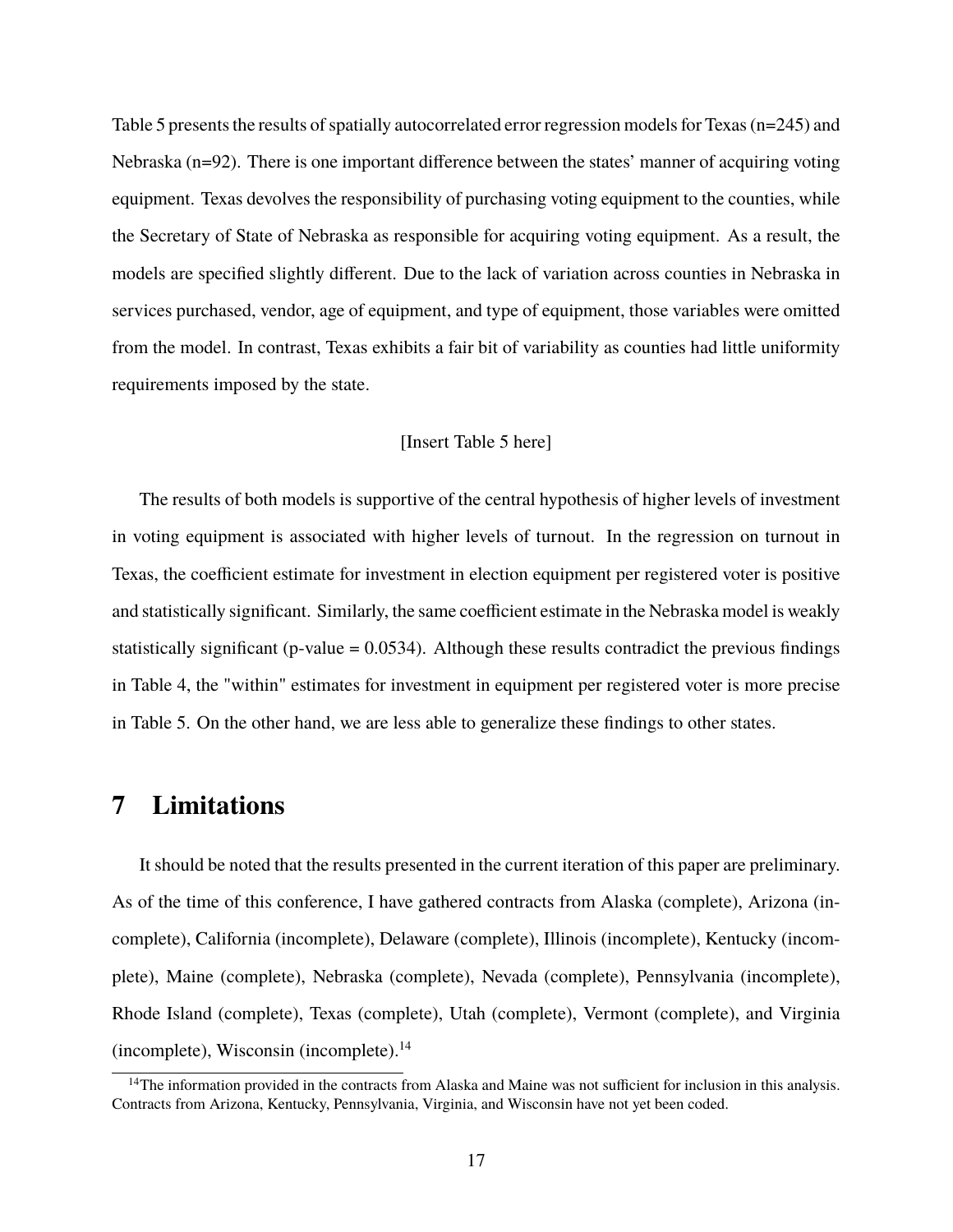This incomplete nature of the data is pertinent to the interpretation of the variable "State Contract". Given the labor intensive nature of obtaining county-level contracts, it is reasonable to gather state-wide contracts prior to embarking on the mission of contacting thousands of county election officials. As a result, the majority of states in this analysis have made state-wide contracts with vendors for the acquisition of voting equipment.

Although there is statistically significant coefficient estimates presented in this analysis, caution should be taken in generalizing these findings to the entire country. Without data from a more diverse sample of states, the statistical results for "State Contract" may, in fact, be capturing the difference overall state trends in turnout relative to Texas (contains the majority of counties in this analysis). Due to the collinearity between state fixed-effects and an indicator variable for state-level equipment contracts it is not possible to tease out the true independent effect of the choice of states to make contracts on behalf counties or to give counties that responsibility. Fortunately, this issue can be settled with more data and will be addressed in future iterations of this study.

# **8 Conclusion and Discussion**

Methodologically, the results of this study suggest that modeling spatial data appropriately does have substantive implications on regression analysis. By including specifications for spatial autocorrelation in the error term the fit of the model was improved. Considering the recent deluge of publicly accessible *big data* produced by governmental entities, it is imperative for researchers to understand how to recognize and model spatial data. Political scientists studying local government, in particular, should be cognizant of the difficulties in dealing with spatial data. As there are roughly 3,000 counties in the United States, there exists the possibility of a complex scheme of spatial dependencies that must be taken into account in any county-level analysis.

Using county-level turnout data from Texas and Nebraska, the results presented in Table 5 suggest a positive relationship between spending on voting equipment and turnout. Substantively, these results are non-trivial. Counties that invest more resources into elections appear to have higher lev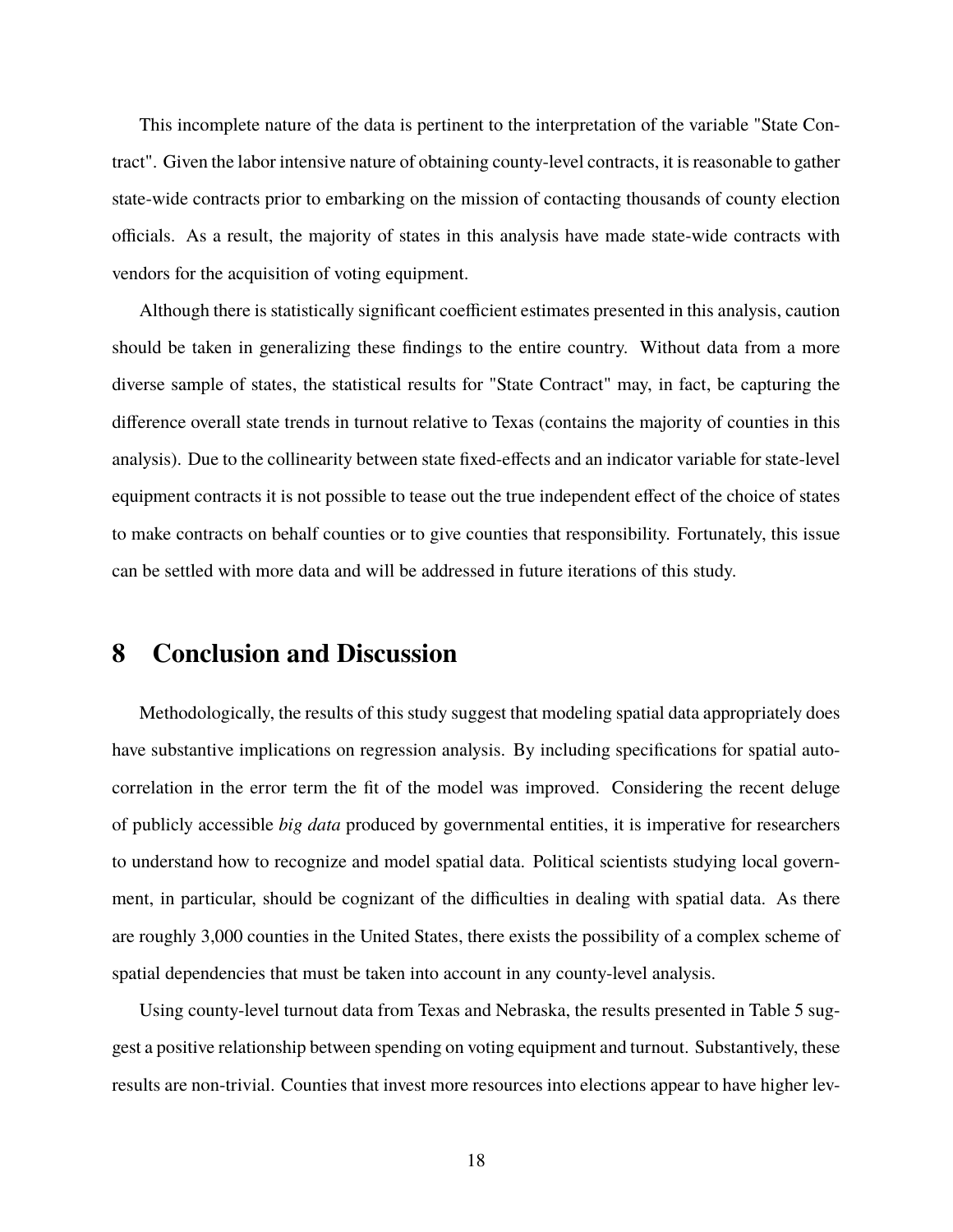els of turnout than those who invest less, all else being equal. It should be noted that these results suggest a causal relationship. Unfortunately, this results cannot confirm this conclusion. Analogous to the age old question of the *chicken or the egg*, this analysis cannot detect whether increasing resources invested in elections is the definitive causal mechanism explaining increases turnout.

The age of voting equipment also seems to influence turnout in the hypothesized direction. These results confirm worries of those who believe that voting equipment in the United States is woefully outdated. At the end of the day, voting machines are like any other piece of computerized technology. Unlike punch-card and lever voting systems which are mechanical in nature, DRE and optical scanning voting technology cannot last for decades-upon-decades. Despite the flaws of mechanical systems, they were long-lasting and did not require proprietary knowledge in their maintenance. If the future of voting technologies lies in computerized systems, it is prudent for localities to prepare to update these systems at regular and short intervals.

The empirical evidence in support county purchases of voter outreach efforts should be reassuring for local election officials. Voter education programs are a concrete and practical solution for localities in improving the turnout and the Election Day experience for their constituents. Voter education programs can include elements such as posters, pocket cards, social media, and in-person demonstrations on how to use the equipment. These results suggest that by providing voters with information on what they can expect at the polling place, voters are more able to quickly and confidently cast their ballots.<sup>15</sup> For voters who have impediments to voting, or uncertain of how to use computer technology more broadly, may find the information from these efforts useful in overcoming obstacles in casting a ballot.

In contrast, the results of the coefficient estimates for project management services from vendors is more troubling. These results could, however, be a proxy for localities that are least able to manage elections due to the size the election office. In many counties, the official responsible for running elections is also responsible for many other essential government tasks. As vendors are not in fact

 $15$ This study serves as the basis for my first empirical in my dissertation. The claim that voter education programs increase confidence voters' ability to cast their ballot is investigated in the second empirical chapter of my dissertation using individual level data from the 2018 SPAE and the 2018 CCES.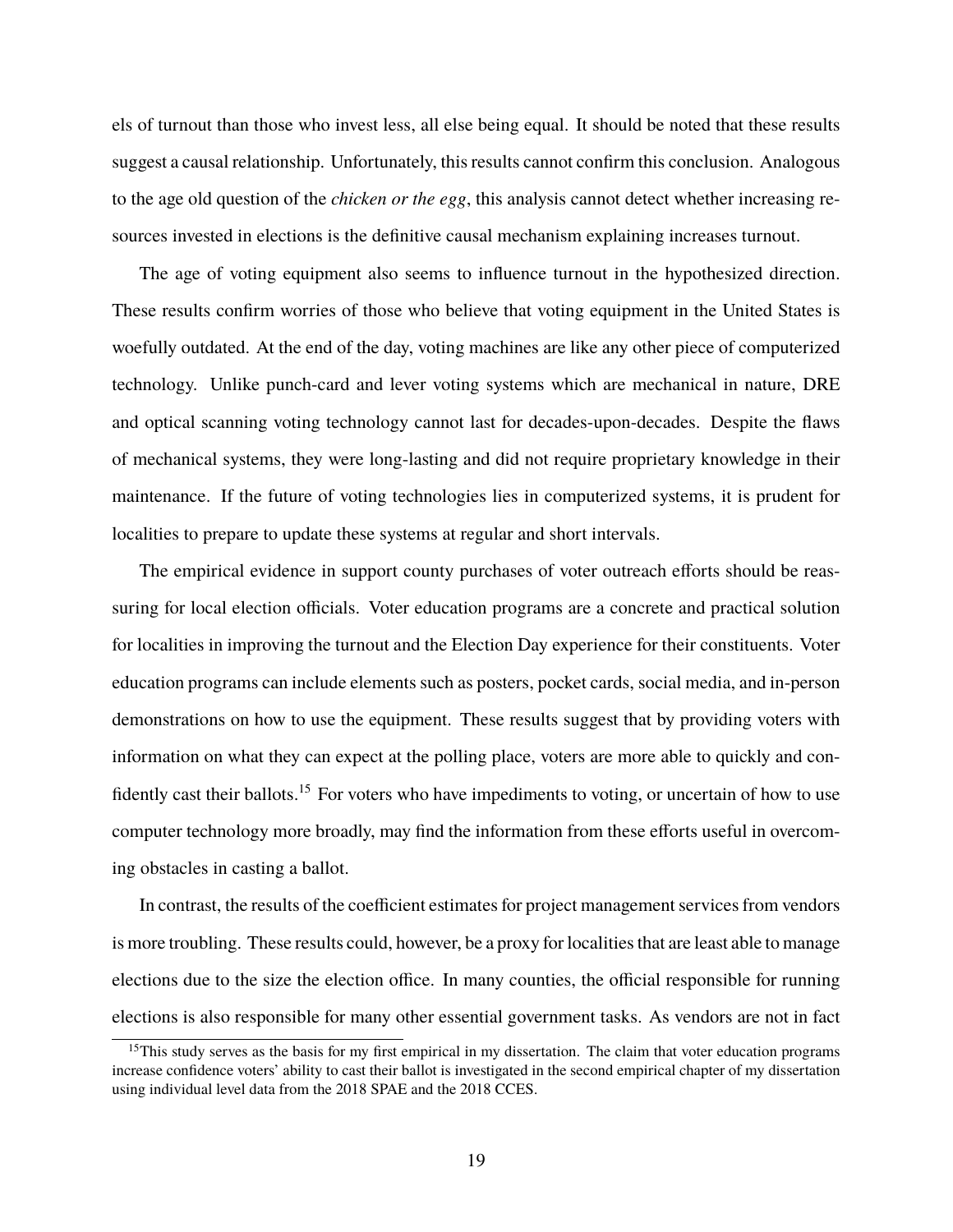public employees, their objectives may not be as in-sync with the interests of the public we would hope.

One of the secondary conclusions that can be inferred from the results of this study is that hyper-federalized election systems are beneficial to maintaining a healthy American democracy. The evidence presented supports the notion that counties are more in-tune with the needs of their voters. Local election officials are more likely to understand the traffic patterns of individual polling places and the types of machines that will best accommodate their constituency. When counties take over the reins of acquiring voting equipment, they may in fact be able to directly increase turnout.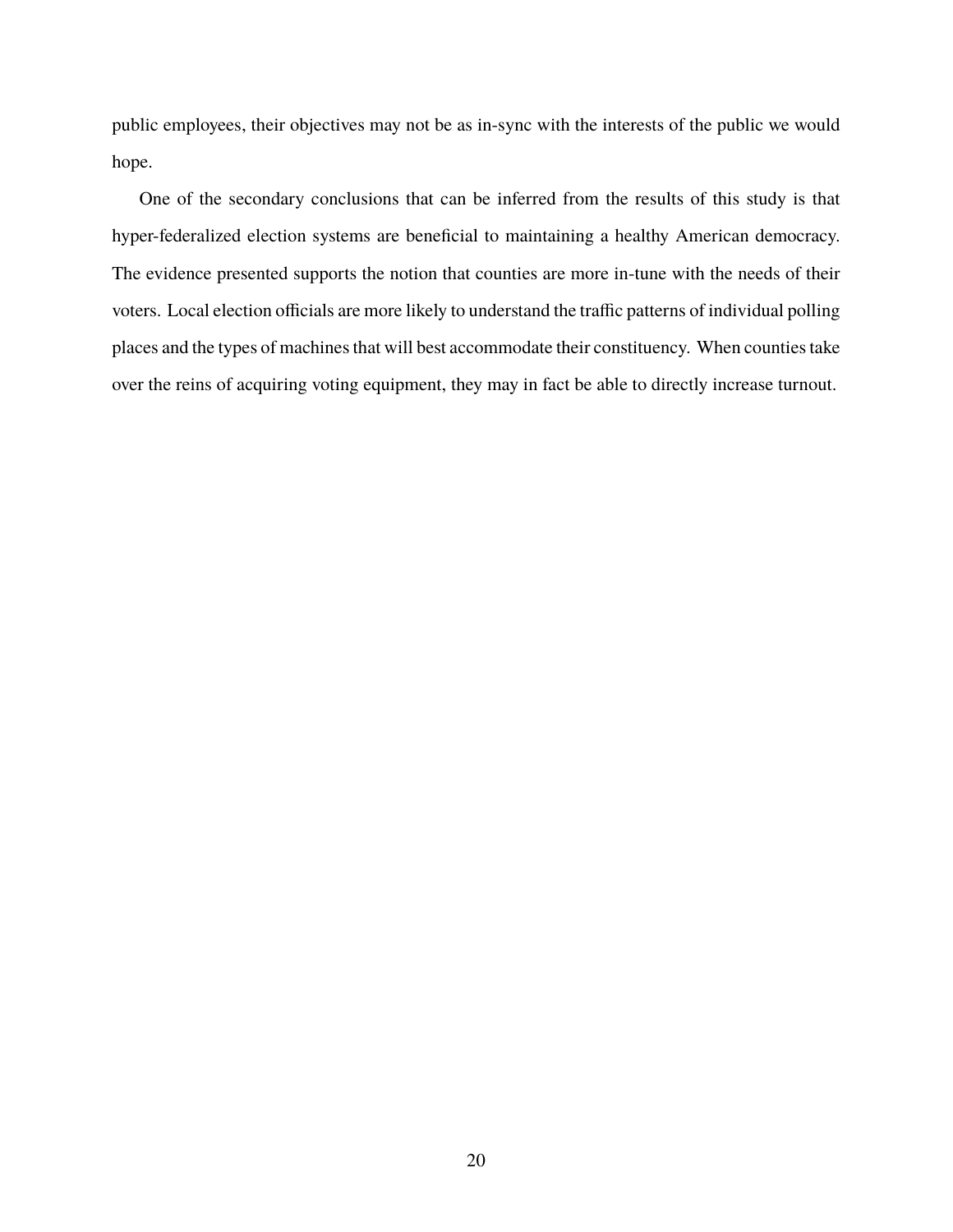# **References**

- Anselin, L., and Sergio Joseph Rey. 2014. *Modern Spatial Econometrics in Practice: A Guide to GeoDa, GeoDaSpace and PySAL*. Chicago, IL: GeoDa Press LLC.
- Anselin, Luc. 2009. "Spatial Regression". In *The SAGE Handbook of Spatial Analysis*, 255–275. London: SAGE Publications, Ltd.
- Anselin, Luc, et al. 1996. "Simple diagnostic tests for spatial dependence". *Regional Science and Urban Economics* 26 (1996): 77–104.
- Burden, Barry C., and Jacob R. Neiheisel. 2013. "Election Administration and the Pure Effect of Voter Registration on Turnout". *Political Research Quarterly* 66 (1): 77–90.
- Cho, Sung-Jin. 2011. "An empirical model of mainframe computer investment". *Journal of Applied Econometrics* 26 (1): 122–150.
- Cliff, Andrew David, and J. K. Ord. 1981. *Spatial processes: models & applications*. London: Pion.
- Dieleman, Joseph L., and Tara Templin. 2014. "Random-Effects, Fixed-Effects and the withinbetween Specification for Clustered Data in Observational Health Studies: A Simulation Study". Ed. by Andrew R. Dalby. *PLoS ONE* 9 (10).
- Engle, Robert F. 1980. "Hypothesis Testing in Spectral Regression; the Lagrange Multiplier Test as a Regression Diagnostic". In *Evaluation of Econometric Models*, 309–321. Academic Press.
- Ewald, Alec C. 2009. *The Way We Vote: The Local Dimension of American Suffrage*. Nashville, TN: Vanderbilt University Press.
- Griffith, Daniel A. 1988. *Advanced spatial statistics: special topics in the exploration of quantitative spatial data series*. Boston, MA: Kluwer Academic Publishers.
- . 1987. *Spatial autocorrelation: a primer*. Washington, D.C: Association of American Geographers.
- Kimball, David C., et al. 2013. "Policy Views of Partisan Election Officials". *The UC Irvine Law Review* 3 (3): 551–574.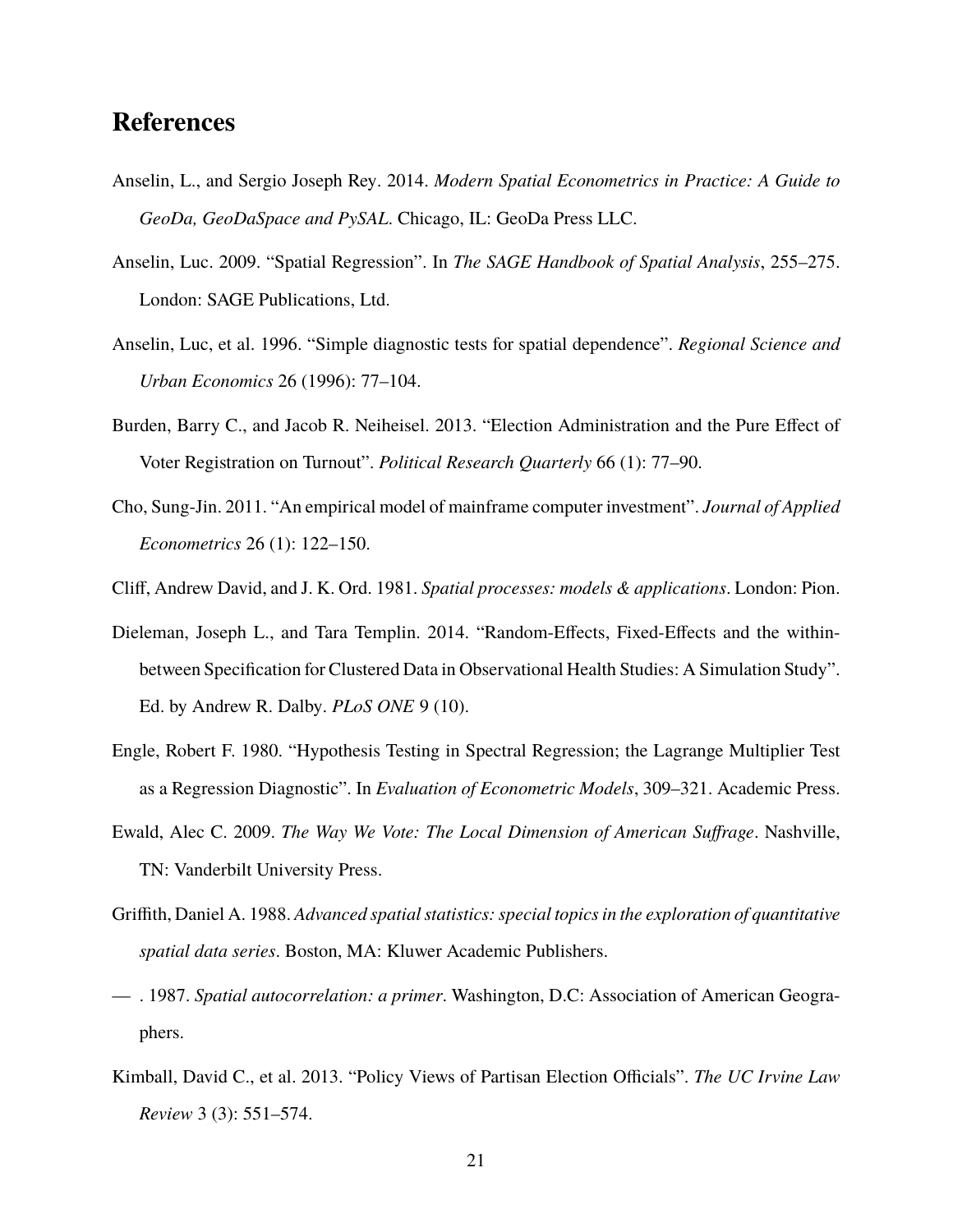- Montjoy, Robert S. 2010. "The Changing Nature. . . and Costs. . . of Election Administration". *Public Administration Review* 70 (6): 867–875.
- Moran, Patrick A.P. 1950. "Notes on Continuous Stochastic Phenomena". *Biometrika* 37 (1/2): 17– 23.
- . 1948. "The Interpretation of Statistical Maps". *Journal of the Royal Statistical Society. Series B (Methodological)* 10 (2): 243–251.
- Odland, John. 1988. *Spatial autocorrelation*. Newbury Park, CA: Sage Publications.

*The Help America Vote Act and Election Administration*. 2015. Congressional Research Service.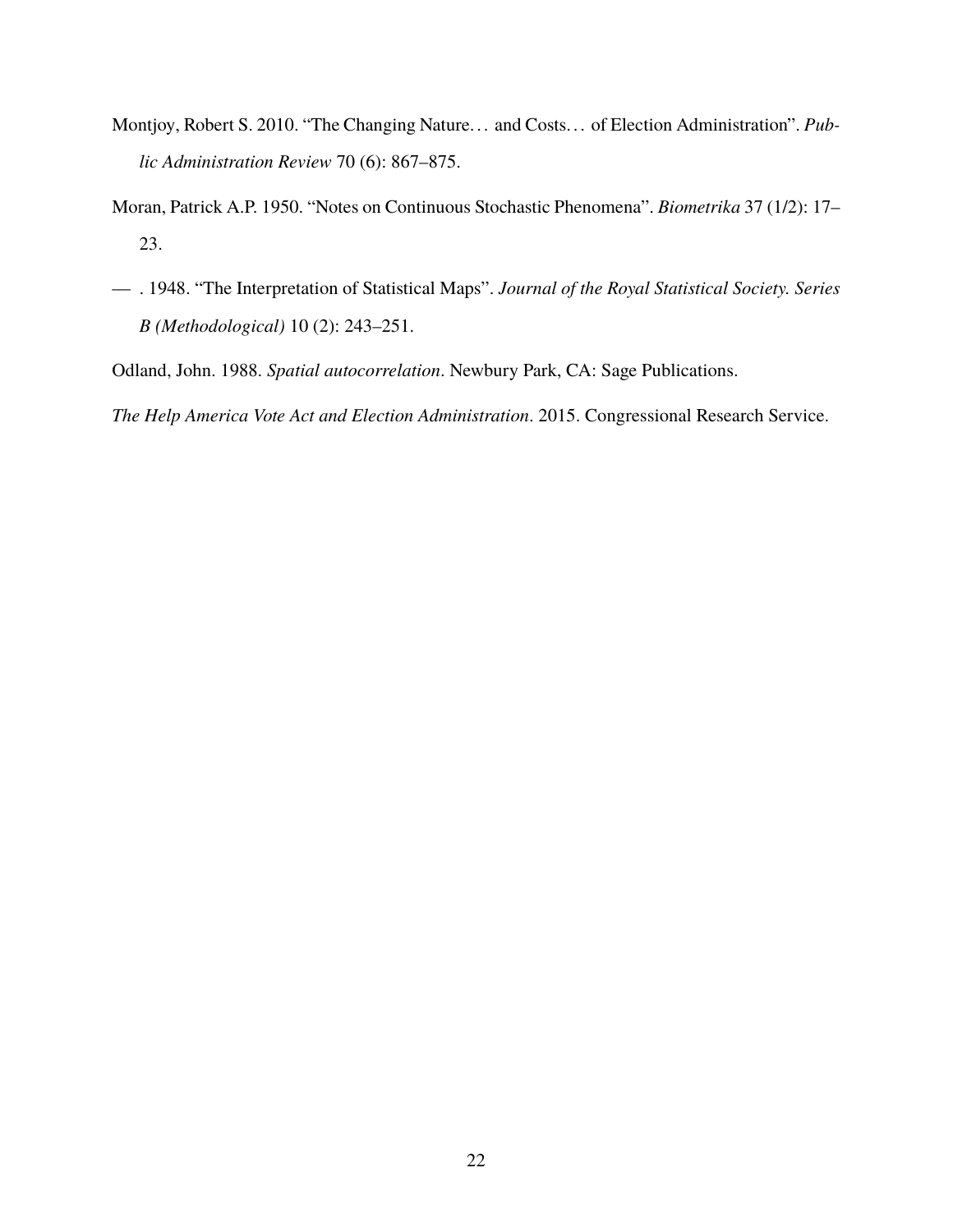Figure 1 Boundary Map of Austin, TX

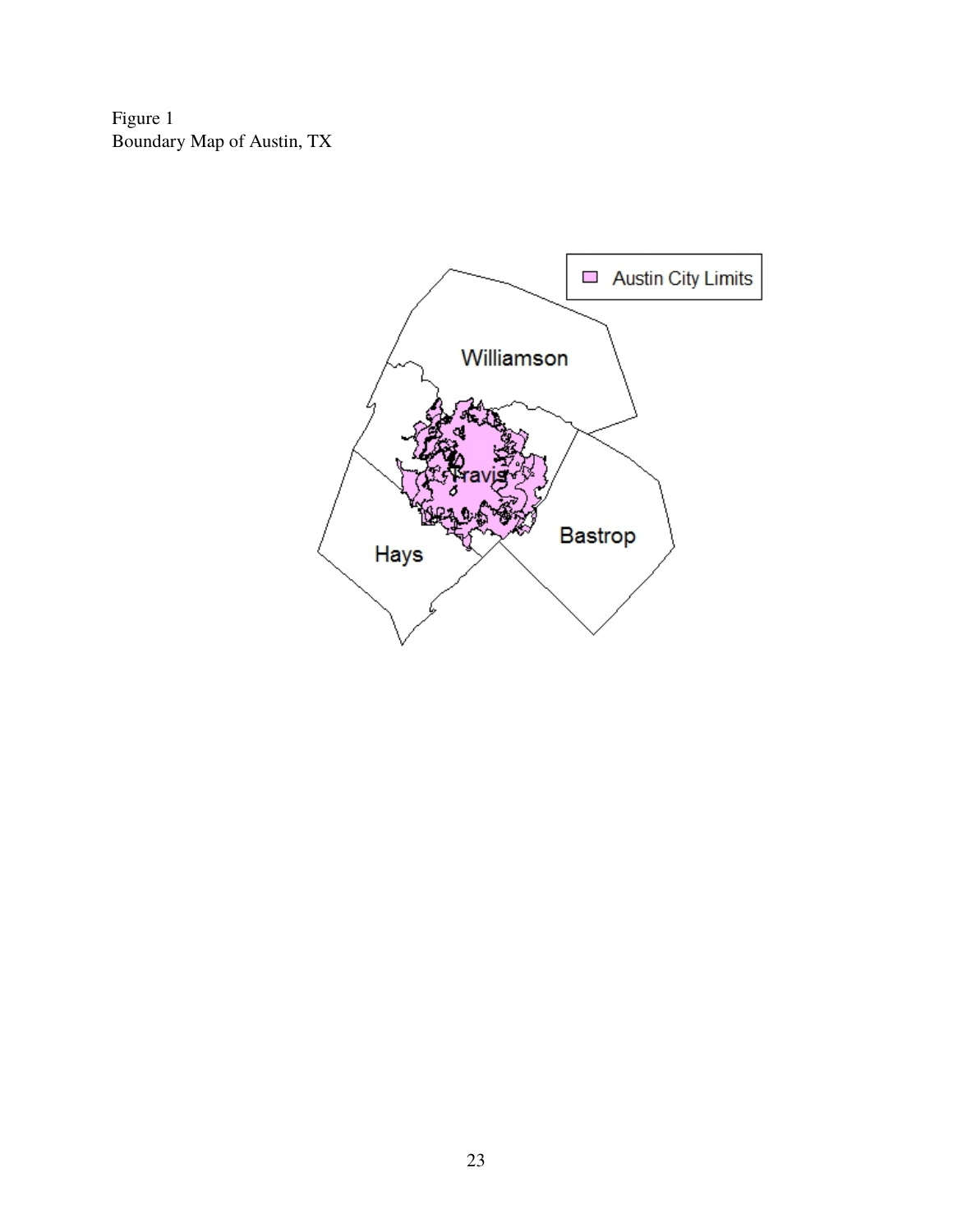### Table 1 Moran's *I* statistics

|                       | Moran's $I$<br><b>Statistic</b> | E(I)     | Deviation<br>from $E(I)$ | P-value    |
|-----------------------|---------------------------------|----------|--------------------------|------------|
| Parametric approach:  |                                 |          |                          |            |
| Dependent variable    | 0.147                           | $-0.002$ | 0.149                    | $0.000***$ |
| Error term            | 0.052                           | $-0.016$ | 0.068                    | $0.025*$   |
| Monte Carlo approach: |                                 |          |                          |            |
| Dependent variable    | 0.147                           |          |                          | $11**$     |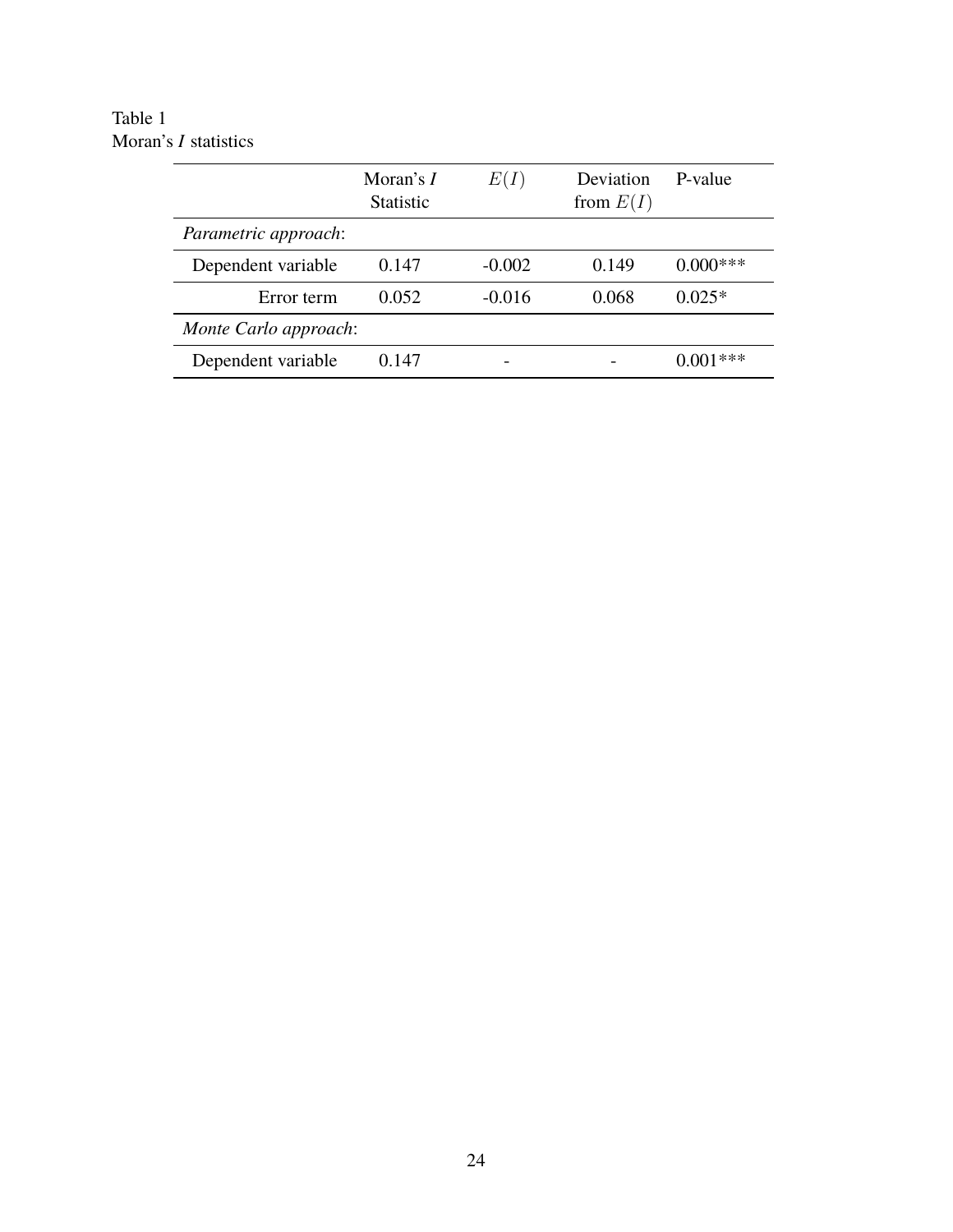### Table 2 Lagrange Multiplier Test for Spatial Dependence

| Model                | <b>Lagrange Multiplier Test</b> |
|----------------------|---------------------------------|
| Autoregressive Lag   | 1.380                           |
| Autoregressive Error | 2.917.                          |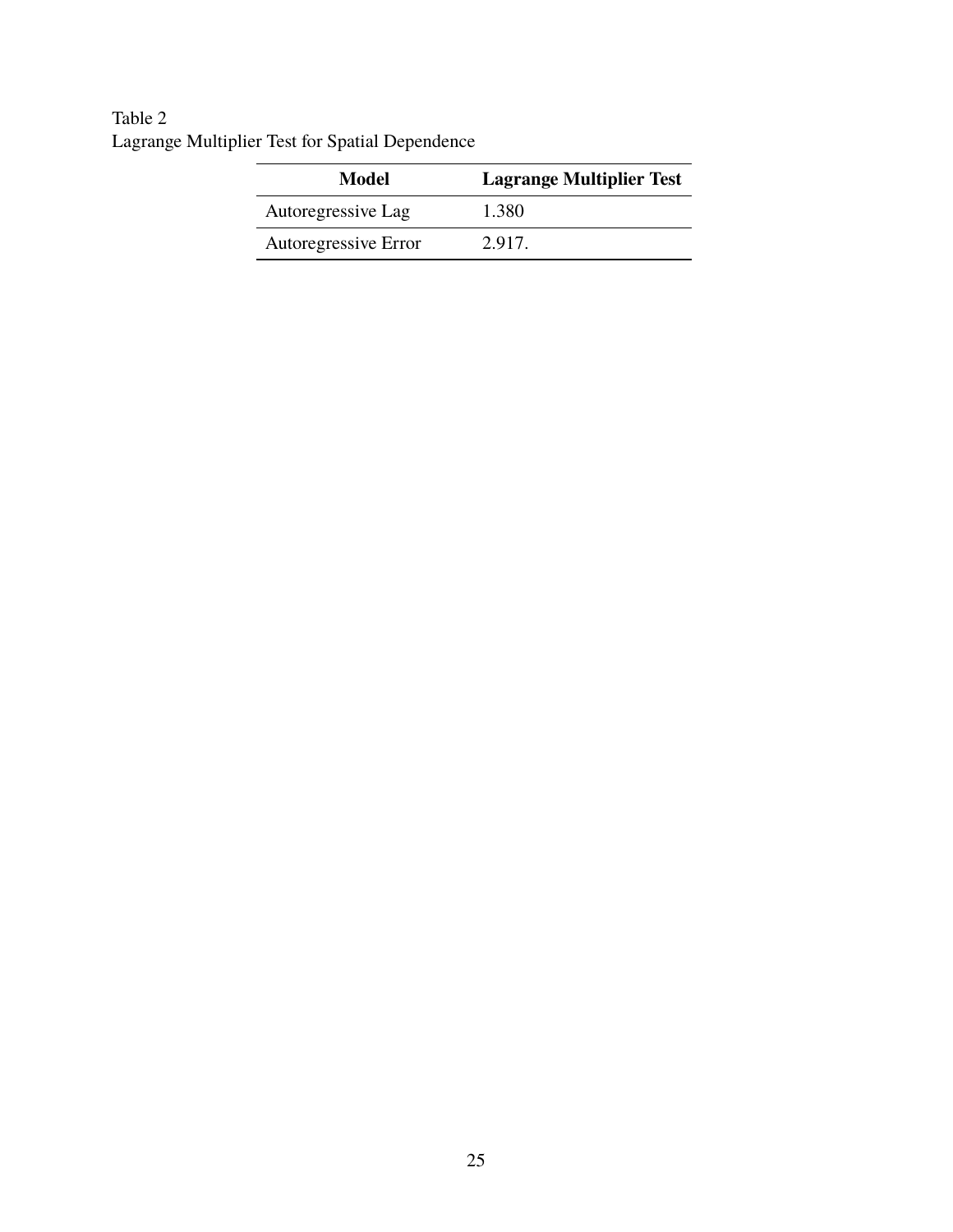| <b>State</b> | Age of Equip. | <b>Machines Per</b><br>Reg. Voter | <b>Machines Per</b><br>Precinct | Equip. Investment<br>Per Reg. Voter | Price of<br>1 Unit |
|--------------|---------------|-----------------------------------|---------------------------------|-------------------------------------|--------------------|
| CA           | 9.063         | 0.001                             | 0.732                           | \$15.33                             | \$17,383.24        |
| DE           | 10.000        | 0.002                             | 3.138                           | \$4.68                              | \$2,254.72         |
| IL           | 11.176        | 0.001                             | 1.031                           | \$4.35                              | \$5,364.19         |
| <b>NE</b>    | 11.000        | 0.002                             | 0.797                           | \$17.65                             | \$9,498.45         |
| <b>NM</b>    | 2.000         | 0.002                             | 0.953                           | \$15.30                             | \$4,995.99         |
| <b>NV</b>    | 12.000        | 0.007                             | 3.184                           | \$17.16                             | \$2,523.95         |
| RI           | 10.000        | 0.001                             | 1.000                           | \$4.86                              | \$3,984.08         |
| <b>TX</b>    | 10.037        | 0.005                             | 2.912                           | \$19.79                             | \$5,378.43         |
| <b>UT</b>    | 10.000        | 0.006                             | 2.748                           | \$26.26                             | \$4,526.49         |
| <b>VT</b>    | 14.286        | 0.004                             | 2.143                           | \$3.01                              | \$6,355.73         |
| Overall      | 9.956         | 0.004                             | 2.143                           | \$17.84                             | \$6781.65          |

Table 3 State Averages of Voting Equipment Variables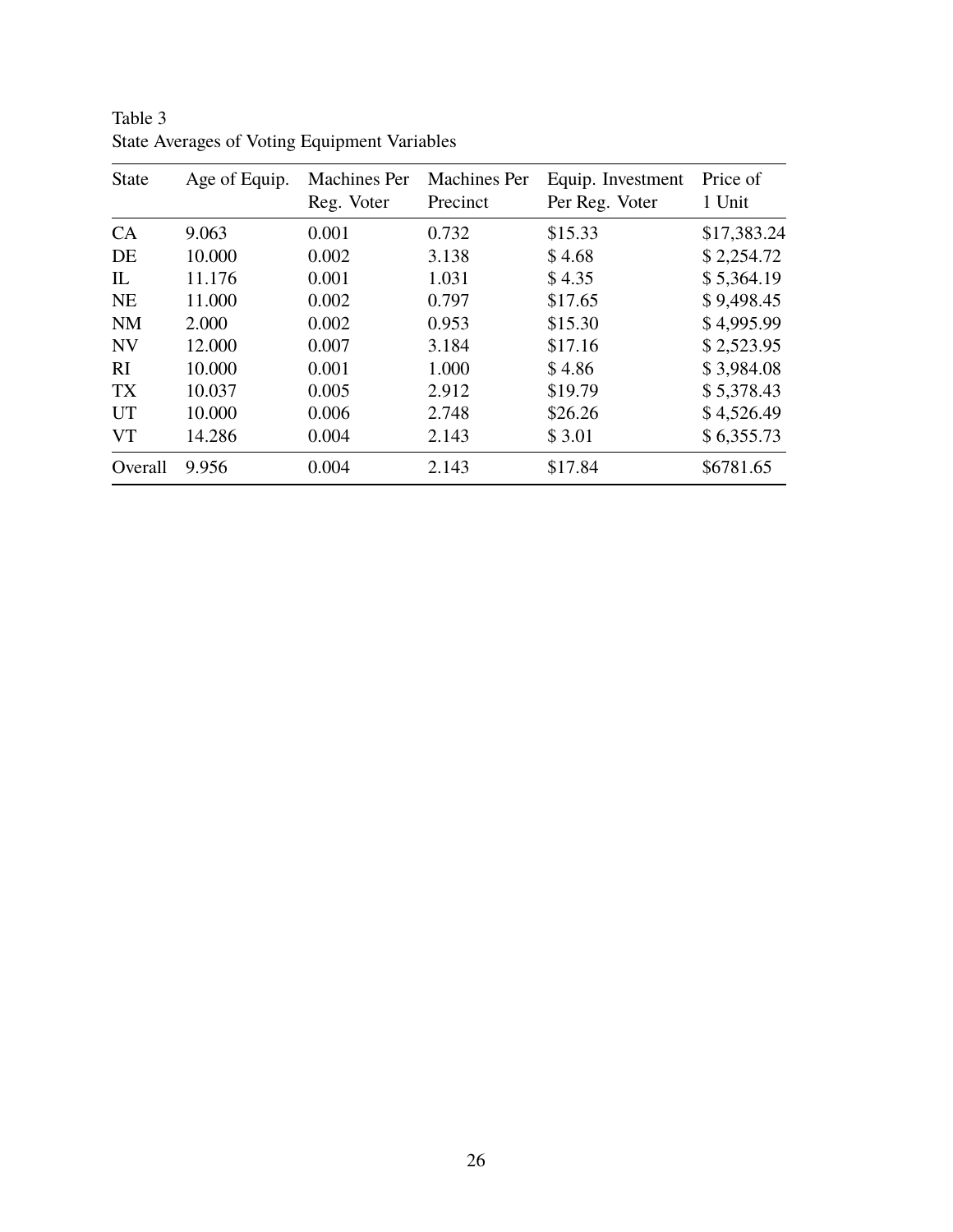|                                    | Standard     |     | Within-Between |            |
|------------------------------------|--------------|-----|----------------|------------|
| (Intercept)                        | 88.305       | *** | 96.682         | $**$       |
|                                    | (33.950)     |     | (35.384)       |            |
| Election Administration:           |              |     |                |            |
| <b>DRE Only</b>                    | $-0.661$     |     | 0.189          |            |
|                                    | (5.145)      |     | (5.240)        |            |
| <b>Machines/ Registered Voters</b> | $-63.395$    |     | $-66.847$      |            |
|                                    | (223.900)    |     | (223.630)      |            |
| <b>Machines/Precinct</b>           | $-0.420$     |     | $-0.372$       |            |
|                                    | (1.260)      |     | (1.261)        |            |
| Investment in Equip./ Reg. Voters  | 0.043        |     |                |            |
|                                    | (0.086)      |     |                |            |
| State Average Investment in Equip. |              |     | $-0.379$       |            |
|                                    |              |     | (0.515)        |            |
| Deviation in Investment in Equip.  |              |     | 0.061          |            |
|                                    |              |     | (0.089)        |            |
| Age of System                      | $-2.621$     | **  | $-2.640$       | $\ast\ast$ |
|                                    | (0.862)      |     | (0.864)        |            |
| <b>State Contract</b>              | $-18.713$    | *** | $-19.310$      | ***        |
|                                    | (5.672)      |     | (5.731)        |            |
| Vendor Services:                   |              |     |                |            |
| Training                           | 5.320        |     | 4.316          |            |
|                                    | (5.943)      |     | (6.044)        |            |
| Voter Outreach                     | 11.803       | ∗   | 12.723         | ∗          |
|                                    | (5.309)      |     | (5.447)        |            |
| <b>Election Day Support</b>        | 5.947        |     | 6.197          |            |
|                                    | (4.843)      |     | (4.850)        |            |
| <b>Project Management</b>          | $-9.567$     | ∗   | $-8.230$       |            |
|                                    | (4.566)      |     | (4.828)        |            |
| Demographics:                      |              |     |                |            |
| Median Age                         | $-0.305$     |     | $-0.360$       |            |
|                                    | (0.371)      |     | (0.377)        |            |
| Per Capita Income                  | 0.000        |     | 0.000          |            |
|                                    | (0.000)      |     | (0.000)        |            |
| $\%$ College                       | 0.000        |     | 0.000          |            |
|                                    | (0.000)      |     | (0.000)        |            |
| % White                            | 0.161        |     | 0.184          |            |
|                                    | (0.324)      |     | (0.326)        |            |
| % Black                            | $-0.629$     |     | $-0.615$       |            |
|                                    | (0.489)      |     | (0.491)        |            |
| % Hispanic                         | $-0.172$     |     | $-0.145$       |            |
|                                    | (0.321)      |     | (0.323)        |            |
| <b>Total Population</b>            | 0.000        |     | 0.000          |            |
|                                    | $(0.000)$ 27 |     | (0.000)        |            |
| Lambda                             | 0.214        | ∗   | 0.221          | ∗          |

Table 4 Spatially Autocorrelated Error Regression Model for County-Level Turnout in 10 States in 2016